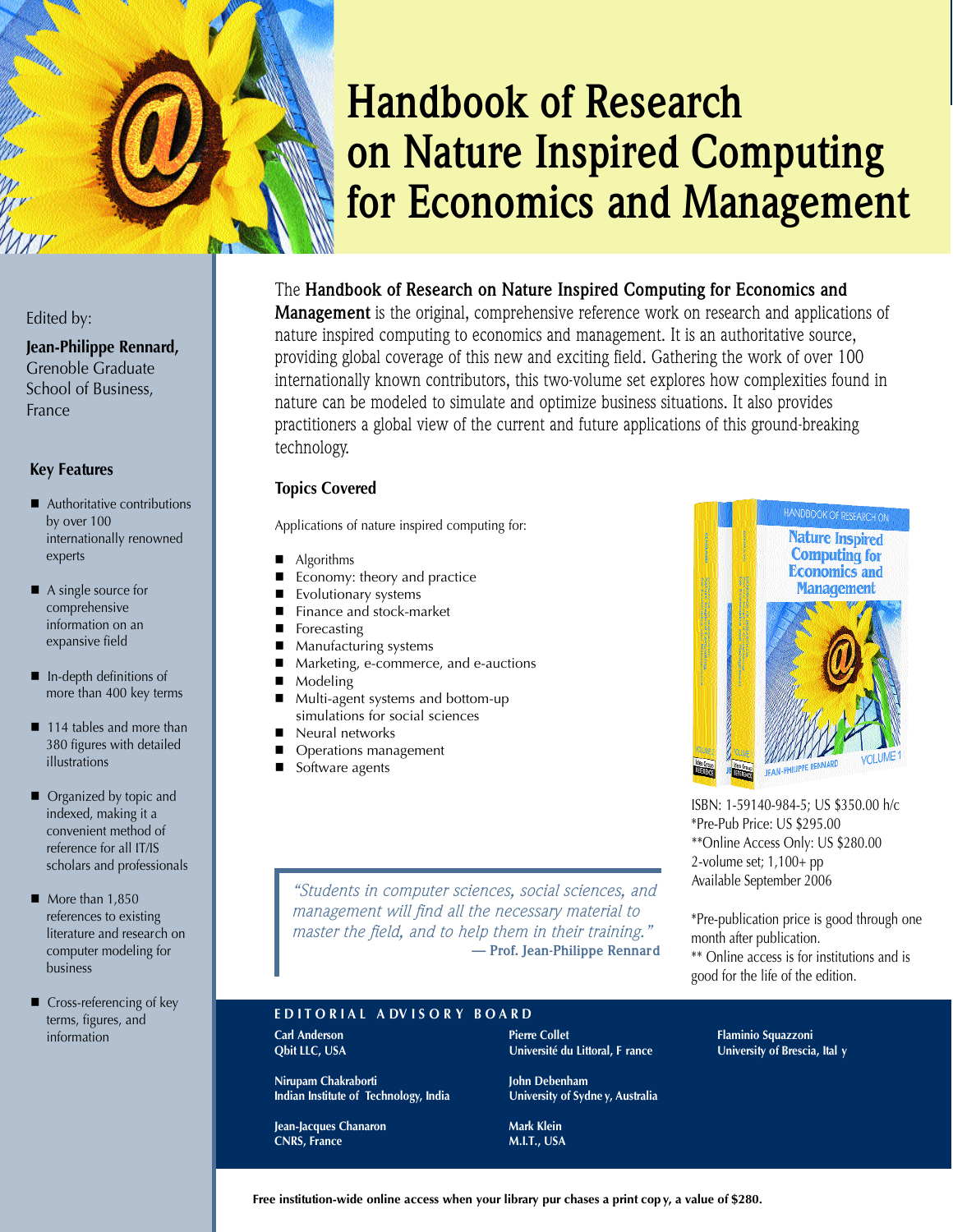### **C O N T R I B U T O R S**

J.R. Abraham Univ. of the West of England

Vito Albino Politecnico di Bari David Al-Dabass

Nottingham Trent University Nikolaos Ampazis

University of the Aegean Carl Anderson

Qbit, LLC.

Robert Axelrod University of Michigan

Claude Baron LESIA, INSA

Jason Barr Rutgers University

Yaneer Bar-Yam New England Complex Systems Institute

Nicola Baxter BT PLC

Alain Berro Toulouse University

Riccardo Boero University of Surrey

Anthony Brabazon University College Dublin

Alessandro Brun Politecnico di Milano

Charlotte Bruun Aalborg University

Nunzia Carbonara Politecnico di Bari

Rajesh Chakrabarti Georgia Institute of Technology

Nirupam Chakraborti Indian Institute of Technology

Mattia Ciprian University of Trieste

Carlos A. Coello-Coello CINVESTAV-IPN

Pierre Collet Univ. du Littoral Côte d'Opale

David Collings BT PLC

Lee Cooper UCLA

Ernesto Costa Universidade de Coimbra

Prithviraj Dasgupta University of Nebraska

John Debenham University of Sydney

Giovanna Di Marzo Serugendo University of Geneva

Danilo Di Stefano AREA Science Park

Christos Dimopoulos Cypurs College

Jon Dron University of Brighton

Eva Ebenhöh University of Osnabrück

Tom Erez Inst. for Scientific Interchange Peyman Faratin M.I.T.

Tiago Ferra de Sousa Polytechnic School of Castelo Branco Stefka Fidanova Bulgarian Academy of Science

Ilaria Giannoccaro Politecnico di Bari

David Goldberg University of Illinois

Timothy Gosling University of Essex

Juan Guillermo Villegas Universidad de Antioquia

Eliécer Gutiérrez Universidad de los Andes Dawid Herbert

Bielefeld University Pedro Isasi

University Carlos III of Madrid Nanlin Jin

University of Essex

Mária José Pérez Fructuoso Universidad Carlos III de Madrid

Mak Kaboudan University of Redlands Massimiliano Kaucic

University of Trieste Wolfgang Kerber Philipps-Universität Marburg

### **E N T R I E S**

Agent-Based Computational Economics Agent-Based Modeling with Boundedly Rational Agents Agent-Oriented Modeling and Simulation of Distributed Manufacturing Agent-Oriented Paradigm of Information Systems Agents for Multi-Issue Negotiation Annealing Protocol for Negotiating Complex Contracts Ant Colony Optimization and Multiple Knapsack Problem Art of Simulation in the Social Sciences Autonomous Systems with Emergent Behaviour Better Strategies in Oligopolistic Price Wars Building Distribution Networks Using Cooperating Agents Caste-Centric Development of Agent Oriented Information Systems Cognitively-Based Simulation of Academic Science Competitive Advantage of Geographical Clusters Complexity Based Modeling Approaches for Commercial Applications Data Gathering to Build and Validate Small-Scale Social Models Dynamic Agent-Based Model of Corruption Efficient Searching in Peer-to-Peer Networks Evolutionary Algorithm for Decisional Assistance to Project Management Evolutionary Algorithms: Quick Presentation Evolutionary Modeling and Industrial Structure Emergence Evolutionary Multi-Objective Optimization Evolutionary Optimization in Production Research Evolving Learning Ecologies Games, Supply Chains, and Automatic Strategy Discovery Genetic Algorithms for Organizational Design and Theory Genetic Programming Grid for Nature Inspired Computing and Complex Simulations Heterogeneous Learning Using Genetic Algorithms

Ioannis Minis University of the Aegean

Asunción Mochón

The Hebrew Univ. of Jerusalem

Isaac Naveh Renssalaer Polytechnic Institute

Giulia Nogherotto University of Trieste

Bart Nooteboom Tilburg University

Eugénio Oliveira University of Porto

Michael O'Neil University of Limerick

Claudia Pahl-Wostl University of Osnabrück

Ian Parmee Univ. of the West of England

Valentino Pediroda University of Trieste

Andreas Pyka University of Augsburg

David Quintana University Carlos III of Madrid

Jean-Phillippe Rennard Grenoble Grad. School of Bus.

Ana Paula Rocha

University of Porto

Samuel Rochet LESIA, INSA

Juliette Rouchier GREQAM, CNRS

Nicole Saam Ludwig-Maximilians-Universität

Yago Sáez University Carlos III of Madrid

Jesús Sáez jesus saez<br>Univ. Carlos III de Madrid

Stéphane Sanchez Université Toulouse I

Francesco Saraceno Observatoire Français des Conjonctures Économiques

Hiroki Sayama Tokyo University of Technology

Lijun Shan National Univ. of Defence Tech.

Rui Shen Natl. Lab for Parallel and Distributed Processing

Peer-Olaf Siebers University of Nottingham

Arlindo Silva Polytechnic School of Castelo Branco

Sorin Solomon Racah Institute of Physics Ron Sun Renssalaer Polytechnic Instit.

Kuldar Taveter University of Melbourne

Pietro Terna University of Torino

Edward Tsang University of Essex

Neil Urquhart Napier University

Thomas Vallée Nantes University

Harko Verhagen Stockholm University & Royal Institute of Technology

Gerd Wagner Brandenberg University of Technology at Cottbus

Ji Wang National Laboratory for Parallel and Distributed Processing

Ali Yassine University of Illinois

Tian-Li Yu University of Illinois

Hong Zhu Oxford Brookes University

Marta Zorzini Politecnico di Milano

Human Nature in the Adaptation of Trust Human-Centric Evolutionary Systems Introduction of Evolutionary Computation in Auctions Introduction to Artificiality in Social Sciences JGA to Operations Management JGA: An Object-Oriented Framework Knowledge Accumulation in Hayekian Market Process Theor y Modeling an Artificial Stock Market Modeling Qualitative Development Modeling the Firm as an Artificial Neural Network Multiagent Systems Research and Social Science Theory Building Multiattribute Methodologies in Financial Decision Aid Multi-Cellular Techniques Multiobjective Optimization Evolutionary Algorithms Nature-Inspired Knowledge Mining Algorithms Neural Networks in Supply Chain Management Pareto-Optimality in Design and Manufacturing Population Symbiotic Evolution in a Model of Industrial Districts RAP/AOR to Modeling and Simulation Reorganize a Productive Department in Cells Through Ant Behavior Simulating Product Invention Using InventSim Simulation of Strategic Bargaining Within a Biotechnology Cluster Social Anti-Percolation and Negative Word of Mouth Solving Facility Location Problems Using MOEAs Spatiotemporal Forecasting of Housing Prices Stochastic Optimization Algorithms Supporting Virtual Organizations through Electronic Institutions Technological Specialization in Industrial Clusters Worker Performance Modeling

#### Wroclaw Univ. of Technology **INFD** Sarit Moldovan

Witold Kwasnicki University of Wroclaw

Stéphanie Lavigne Université Toulouse I

Wershing Klaus Bielefeld University Mark Klein M<sub>IT</sub>

Halina Kwasnicka

Isabelle Leroux Le Mans University

Henrique Lopes Cardoso University of Porto

Azahar Machwe University of the West of England

José Manuel Molina López Universidad Carlos III de Madrid

Robert Marks Australian Grad. School of Mgmt.

Universidad Carlos III de Madrid

Luis Martí Orosa

Robin Matthews Kingston University Andrés Medaglia Universidad de los Andes

Ugo Merlone University of Torino David Midgley INSEAD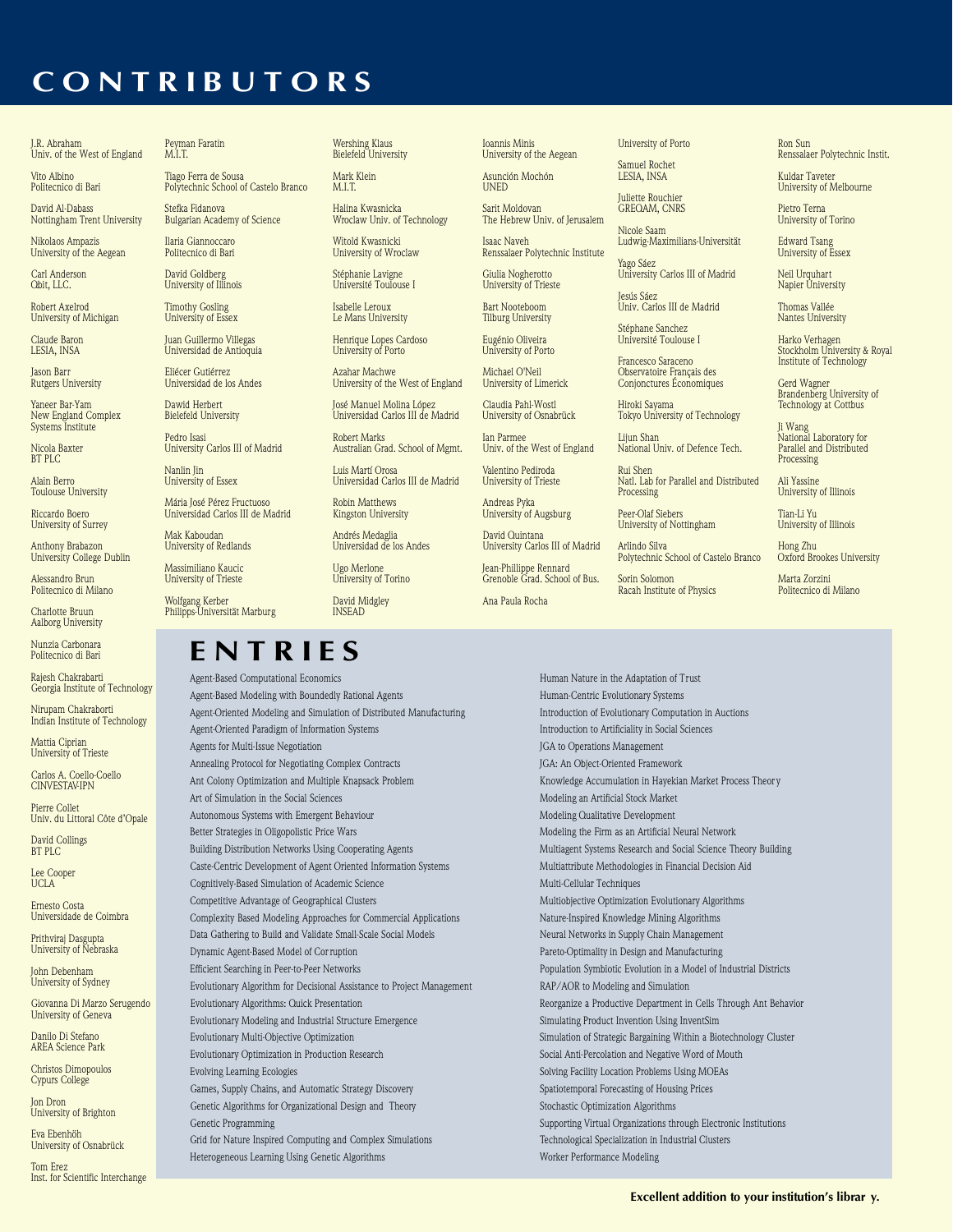# Handbook of Research on Nature-Inspired Computing for Economics and Management

Volume I Chapters I-XXVI

Jean-Philippe Rennard Grenoble Graduate School of Business, France



Hershey  $\cdot$  London  $\cdot$  Melbourne  $\cdot$  Singapore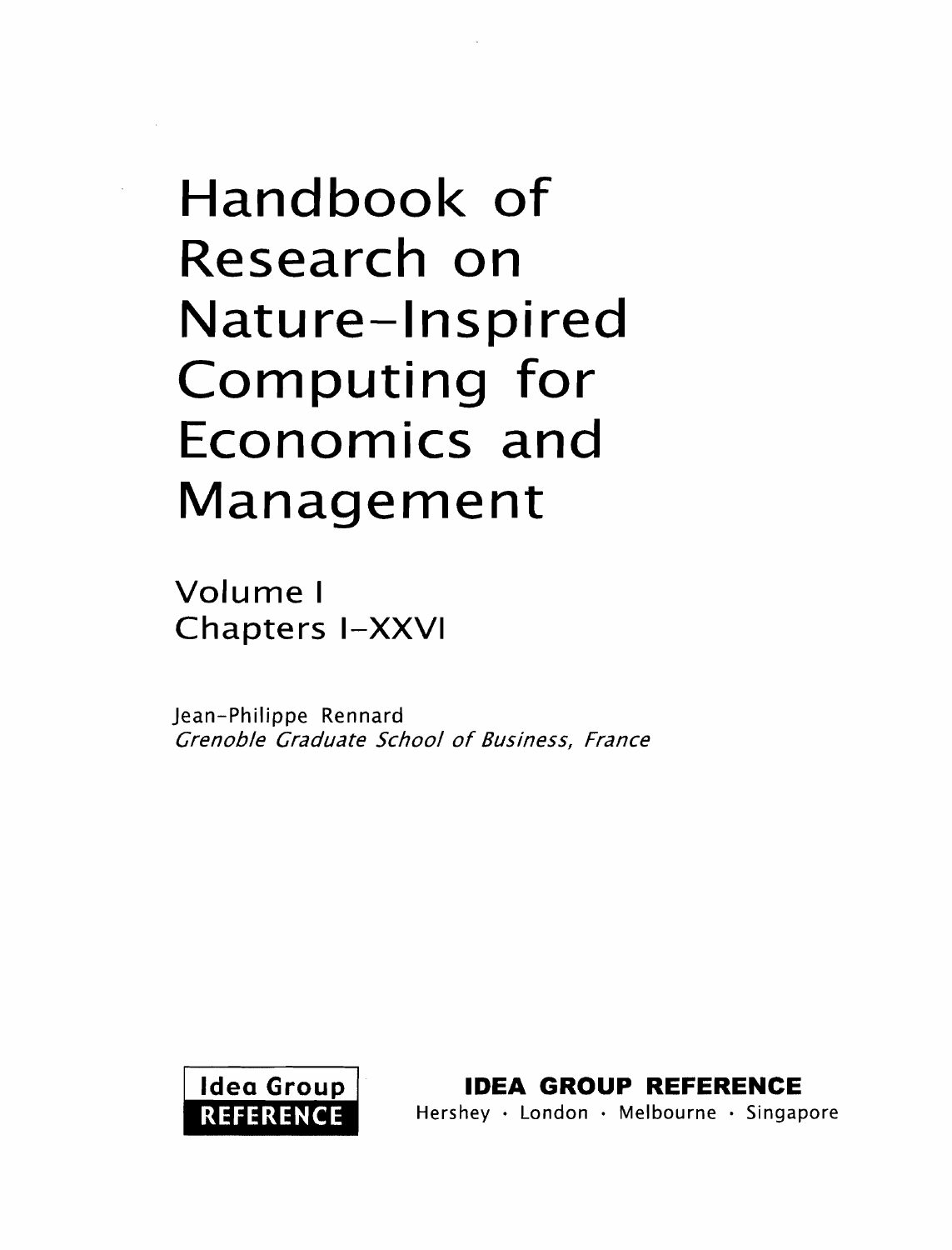| <b>Acquisitions Editor:</b> | Michelle Potter       |
|-----------------------------|-----------------------|
| Development Editor:         | Kristin Roth          |
| Senior Managing Editor:     | Jennifer Neidig       |
| Managing Editor:            | Sara Reed             |
| Copy Editor:                | Maria Bover           |
| Typesetter:                 | Diane Huskinson       |
| Cover Design:               | Lisa Tosheff          |
| Printed at:                 | Yurchak Printing Inc. |

Published in the United States of America by Idea Group Reference (an imprint of ldea Group Inc.) 701 E. Chocolate Avenue. Suite 200 Hershey PA 17033 Tel: 71 7-533-8845 Fay: 717-533-8661  $E$ -mail: cust $@$ idea-group.com Web site: http://www.idea-group-ref.com

and in the United Kingdom by ldea Group Reference (an imprint of ldea Group lnc.) 3 Henrietta Street Covent Garden London WC2E 8LU Tcl: 44 20 7240 0856 Fax: 44 20 7379 0609 Web site: http://www.eurospanonline.com

Copyright *O* 2007 by Idea Group Inc. All rights reserved. No part of this publication may be reproduced, stored or distributed in any form or by any means, electronic or mechanical. including photocopying, without written permission from the publisher.

Product or company names used in this set are for identification purposes only. Inclusion of the names of the products or companies does not indicate a claim of ownership by IGI of the trademark or registered trademark.

Library of Congress Cataloging-in-Publication Data

Handbook of research on nature inspired computing for economics and management / Jean-Philippe Rennard. editor. **p.** cm.

Summary: "This book provides applications of nature inspired computing for economic theory and practice, finance and stock-market. manufacturing systems, marketing. e-commerce. e-auctions, multi-agent systems and bottom-up simulations for social sciences and operations management"--Provided by publisher.

ISBN 1-59140-984-5 (hardcover) -- ISBN 1-59140-985-3 (ebook)

1. Economics--Data processing. 2. Economics, Mathematical. 3. Management--Data processing. 4. Evolutionary computation. 5. Evolutionary programming (Computer science) I. Rennard Jean-Philippe.

HB143.5.H36 2007 330.0285'632--dc22

20060 19 134

British Cataloguing in Publication Data

A Cataloguing in Publication record for this book is available from the British Library.

All work contributed to this book is new, previously-unpublished material. The views expressed in this book are those of the authors, but not necessarily of the publisher.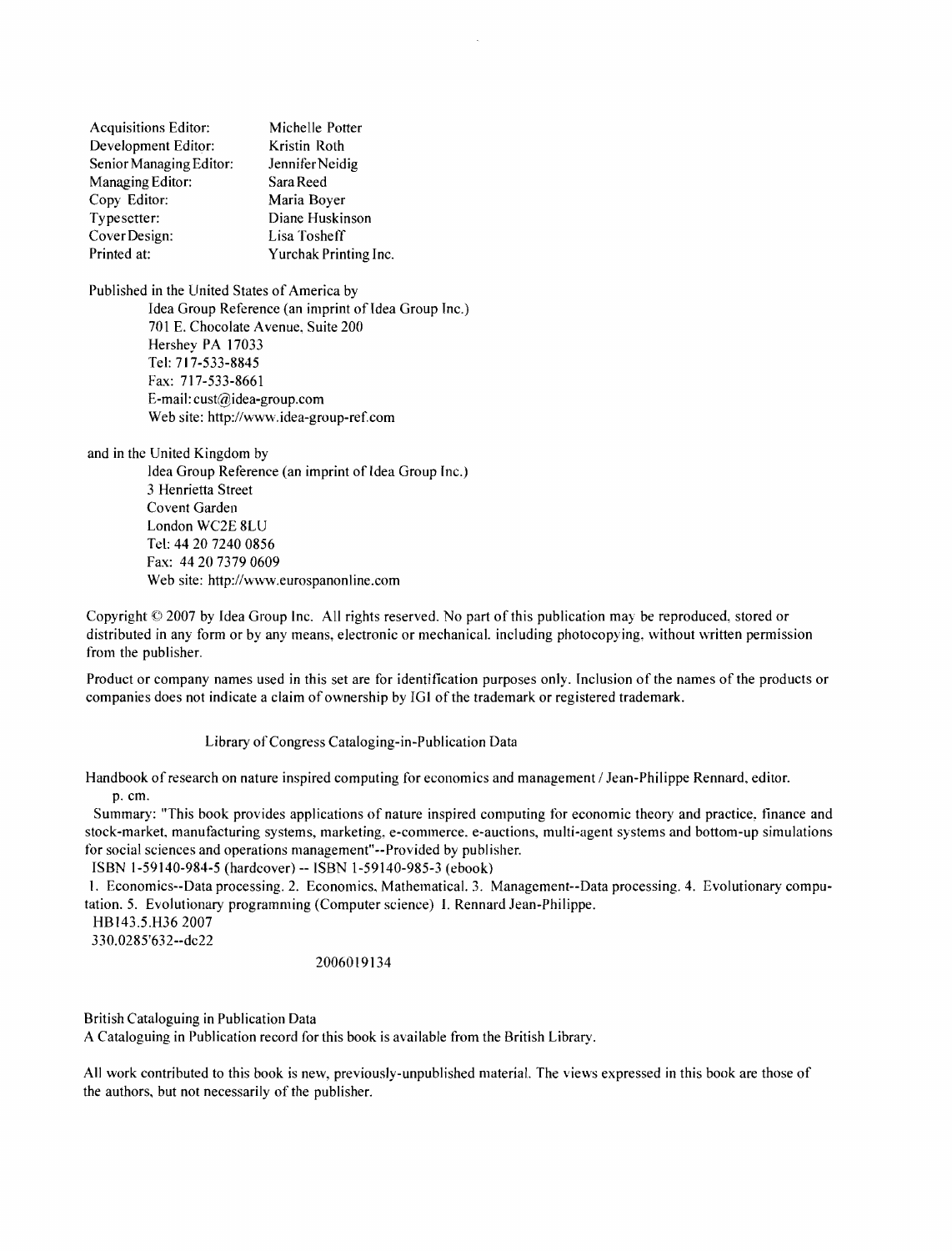## **Chapter XX**  Evolutionary Modeling and Industrial Structure Emergence

**Halina Kwasnicka**  *Wroclaw University of Technology, Poland* 

> **Witold Kwasnicki**  *University of Wroclaw, Poland*

#### **ABSTRACT**

In the first part of the chapter, an outline of the evolutionary model of industrial dynamics is *presented. The second part deals wirh a sinzulution study of'the model focused on identification*  of necessary conditions for emergence of different industrial strictures. Textbooks of *traditional economics distinguish four typical industry structures and study them under the narnes of pure competition, pure monopoly, oligopoly, and monopolistic competition. Variations*  in behavior modes of differently concentrated industries ought to be an outcome of the *cooperation of well-understood evolutionary mechanisms, and not the result of juggling differently placed curves representing supply, demand, marginal revenue, marginal cost, average costs, and so forth. Textbook analysis of industrial structures usually omits influence of innovation on market behavior. Evolurionary approach and simulation allow for such*  analysis and through that allow enriching the industrial development study. One of the *important conclusions from this chapter is that evolutionary analysis may be considered as a very useful and complementary tool to teach economics.* 

**INTRODUCTION in past decades are dynamical ones and are** focused on far-from-equilibrium analysis. There Almost all evolutionary economics (on EE foun- is no place to review and to characterize evodations, see Dopfer, 2005) models worked out lutionary models in economics in detail.' In a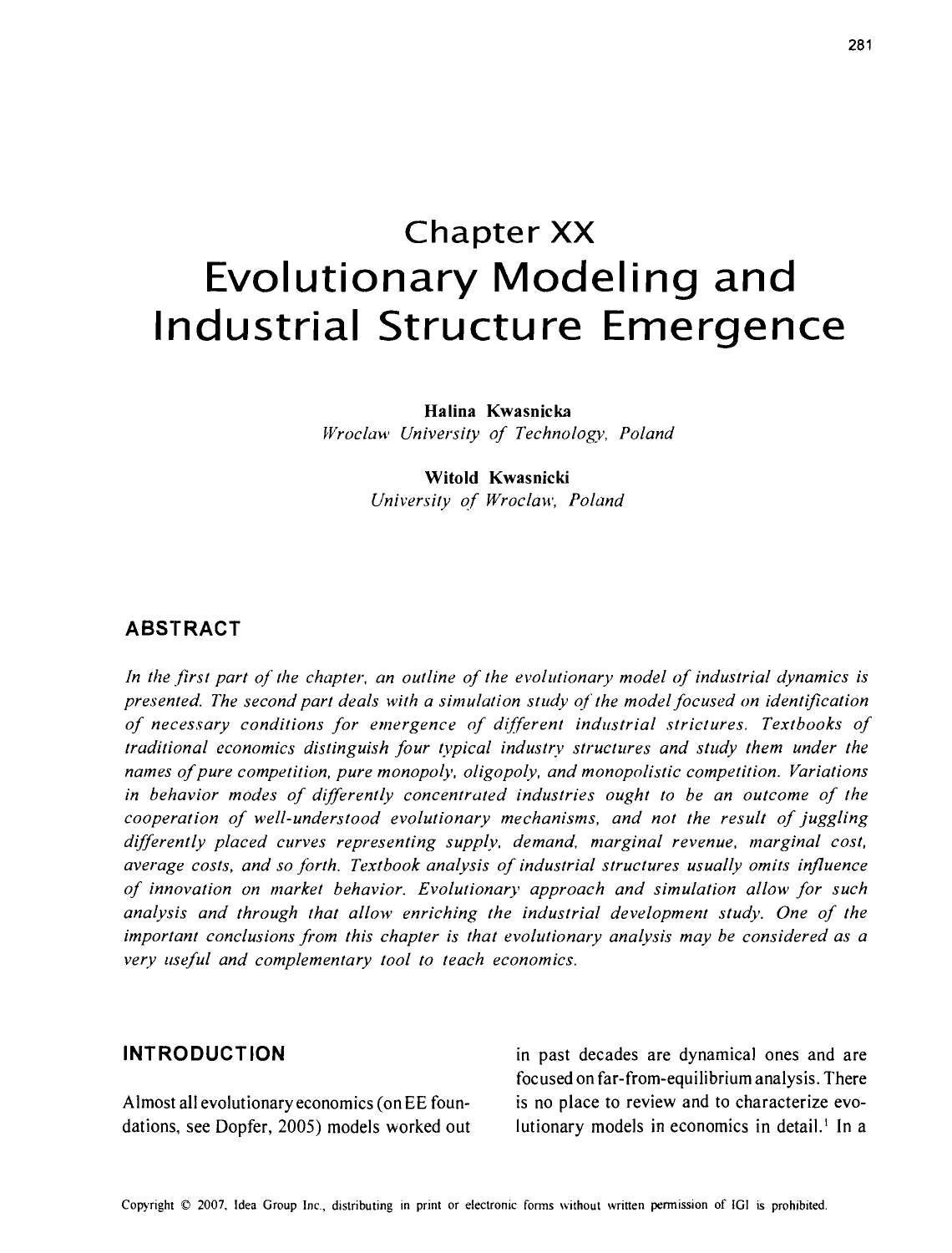nutshell the other main features of evolutionary models may be summarized as follows:

- $\bullet$ development seen in historical perspective; macro-characteristics flow from aggregation of micro-behaviors of economic agents;
- population perspective;
- diversity and heterogeneity of behavior;
- search for novelties (innovation), herediä tary information;
- selection which leads to differential growth; and
- spontaneity of development.

Some of those features seem to be crucial to call a model an evolutionary one, in our opinion to those crucial features belong: diversity and heterogeneity of economic agents (firms) and their behavior, search for innovation based on a concept of hereditary information (knowledge), and selection process which leads to diversified rate of growth and spontaneity of development. Heterogeneity and variety can therefore be considered as an important characteristic of evolutionary approaches to technological change (Nelson, 1995; Saviotti, 1996). An interesting question in relation to economic evolutionary models is presence of decision-making procedures. In many models that procedure is not present; in many others it has a more or less complicated form.

In the remaining part of this chapter, we outline an evolutionary model' and present a selection of current simulation results of that model. The main aim of this chapter is to show that evolutionary modeling can be used not only as an efficient research tool in economic analysis, but also as supporting tool in the economic education.

#### **THE EVOLUTIONARY MODEL OF INDUSTRIAL DYNAMICS**

The model describes the behavior of a number of competing firms producing functionally equivalent products. The decisions of a firm relatingto investment, price, profit, and so forth are based on the firm's evaluation of behavior of other, competing firms, and the expected response of the market. The firm's knowledge of the market and knowledge of the future behavior of competitors is limited and uncertain. Firms' decisions can thus only be suboptimal. All firms make the decisions simultaneously and independently at the beginning of each period (e.g.. once a year or quarter). After the decisions are made, the firms undertake production and put the products on the market. The quantities of different firms' products sold in the market depend on the relative prices, the relative value of products' characteristics, and the level of saturation of the market. In the long run, a preference for better products, namely those with a lower price and better characteristics. prevails.

Each firm tries to improve its position in the industry and in the market by introducing innovations in order to minimize the unit costs of production, maximize the productivity of capital. and maximize the competitiveness of its products on the market.

Simulation of industry development is done in discrete time in four steps:

- I. search for innovation (i.e., search for new sets of routines which potentially may replace the old set currently employed by a firm);
- 2. firms' decision-making process (calculation and comparison of investment, production, net income, profit, and some other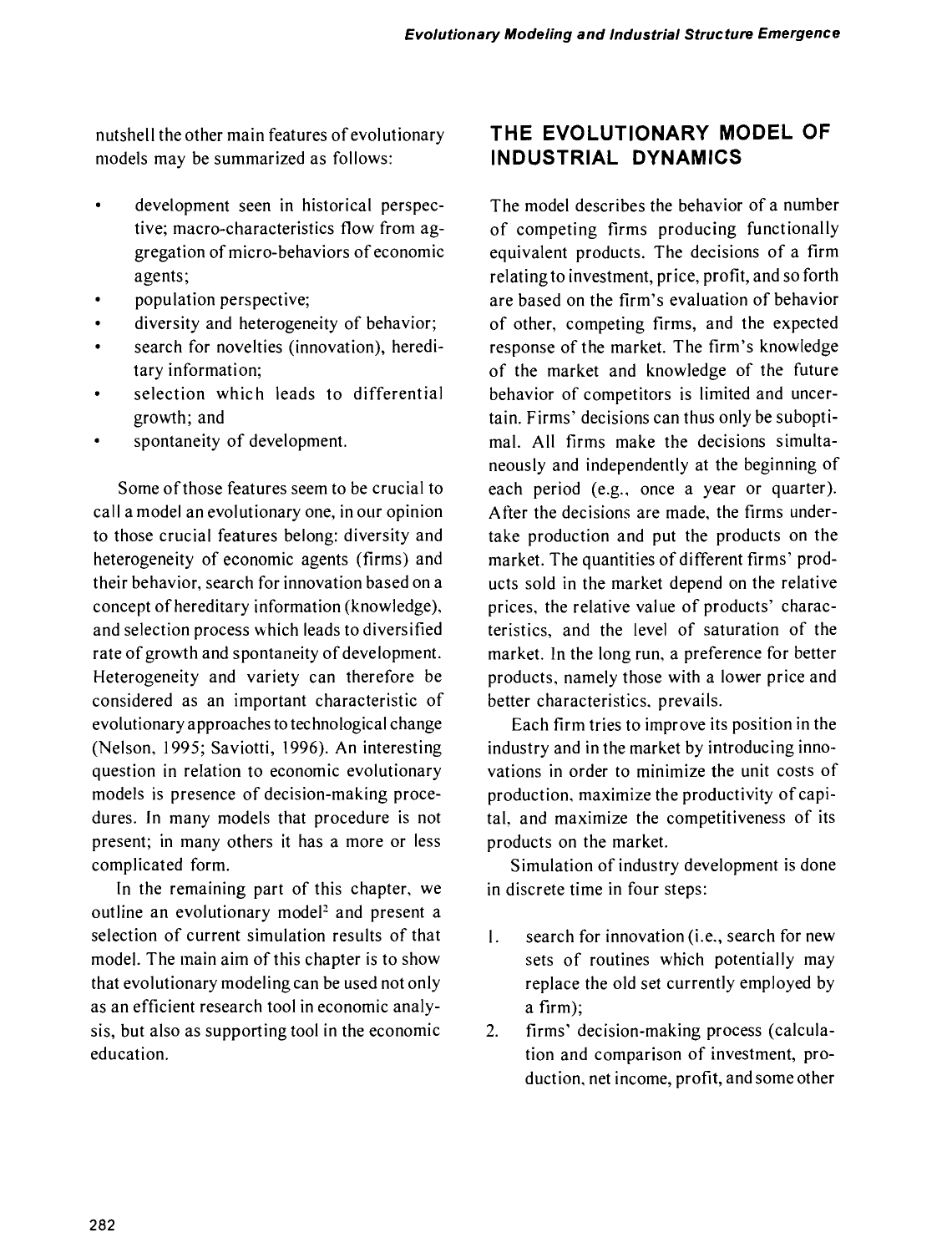characteristics of development which may be attained by employing the old and the new sets of routines; decisions of each firm on: (a) continuation of production by employing old routines or modernizing production, and (b) opening (or not) of new units);

- **3.** entry of new firms; and
- 4. selling process (market evaluation of the offered pool of products; calculation of firms' characteristics: production sold, shares in global production and global sales, total profits, profit rates, research funds, etc).

#### **The Search for Innovation**

The creative process is evolutionary by nature. and as such its description should be based on a proper understanding of the hereditary information (see Kwasnicki, 1996, Chapter 2). According to the tradition established by Nelson and Winter (1982), we use the term *routine* to name the basic unit of the hereditary information of a firm. The set of routines applied by the firm is one of the basic characteristics describing it. In order to improve its position in the industry and in the market, each firm searches for new routines and new combinations of routines to reduce the unit costs of production, increase the productivity of capital, and improve the competitiveness of its products in the market. Nelson and Winter (1982, p. 14) define routines as "regular and predictable behavioral patterns of firms" and include in this term such characteristics as "technical routines for producing things ... procedures of hiring and firing, ordering new inventory, stepping up production of items in high demand, policies regarding investment, research and development, advertising, business strategies about product diversification and overseas investment." A large part of research activity is also governed by

routines. "Routines govern choices as well as describe methods, and reflect the facts of management practice and organizational sociology as well as those of technology" (Winter, 1984).

Productivity ofcapital, unit costs of production. and characteristics of products manufactured by a firm depend on the routines employed by the firm (examples of the product characteristics are reliability, convenience, lifetime. safety of use, cost of use, quality and aesthetic value).

We assume that at time *t,* a firm is characterized by a set of routines actually employed by the firm. There are two types of routines: *active* routines are employed by this firm in its everyday practice, and *latent* routines are stored by a firm but are not actually applied. Latent routines may be included in the active set of routines at a future time. The set of routines employed by a firm may evolve. There are four basic mechanisms for generating new sets of routines, namely: *mutation, recombination*, *transition*, and *transposition*.

The probability of discovering a new routine (mutation) depends on the research funds allocated by the firm for autonomous research. that is, in-house development. It is assumed that routines mutate independently of each other. The scope of mutation also depends on funds allocated for in-house development. The firm

*Figure 1. Routines transition* 

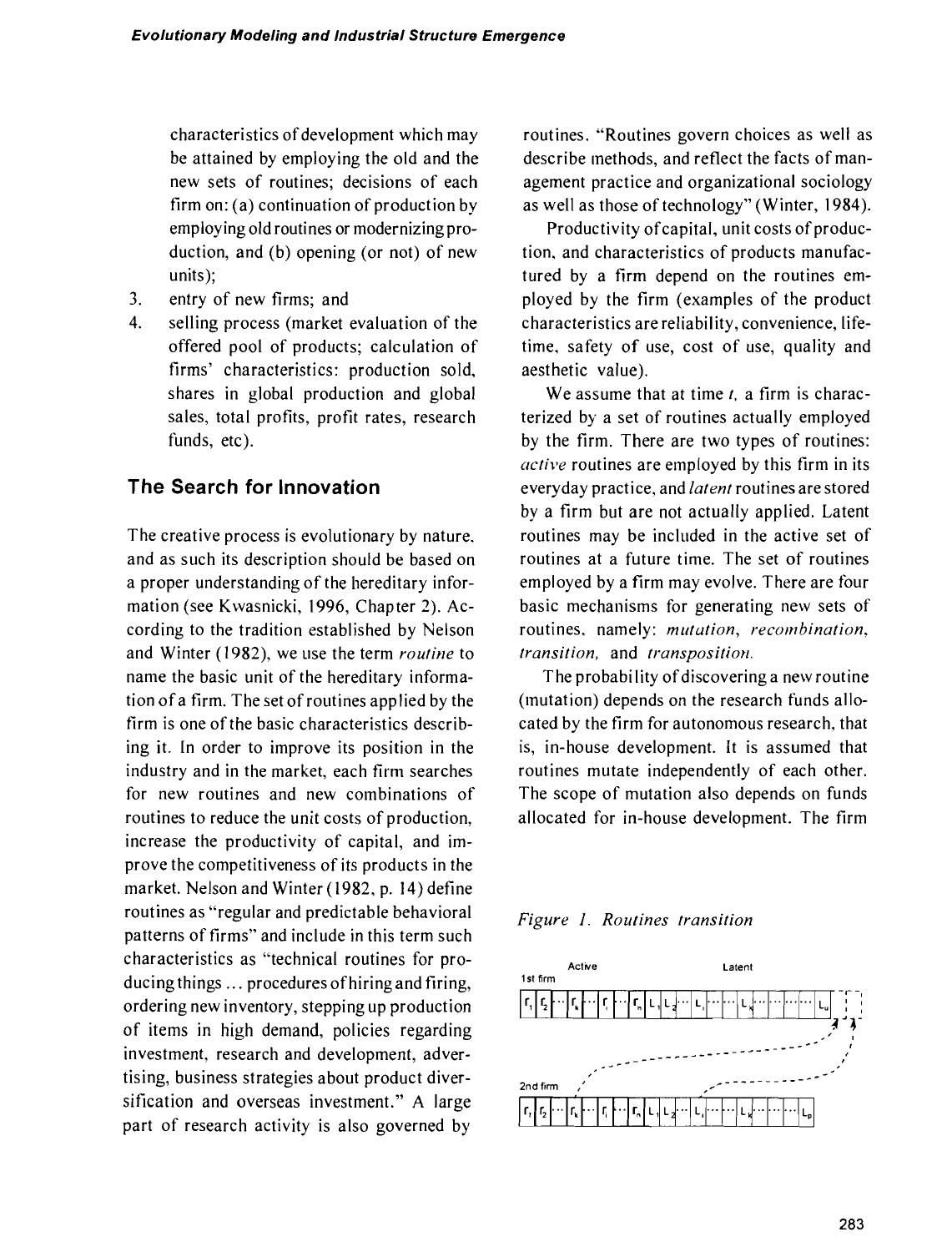



may also allocate some funds for gaining knowledge from other competing firms and try to imitate some routines employed by competitors (recombination). A single routine may be transmitted (transition; see Figure 1) with some probability from firm to firm. It is assumed that after transition, a routine belongs to the subset of latent routines. At any time a random transposition of a latent routine to the subset of active routines may occur (see Figure 2). It is assumed that the probabilities of transition of a routine from one firm to another and the probabilities of transposition of a routine (from a latent to an active routine) are independent of R&D funds, and have the same constant value for all routines.

In general, the probability of transposition of a routine for any firm is rather smaII. But randomly, from time to time, the value of this probability may abruptly increase, and very active processes of search for a new combination of routines are observed. This phenomenon is called recrudescence. Recrudescence is viewed as an intrinsic ability of a firm's research staff to search for original, radical innovations by employing daring. sometimes apparently insane ideas. This ability is connected mainly with the personalities of the researchers, and random factors play an essential role in the search for innovations by recrudescence, so the probability of recrudescence is not related to R&D funds allocated by a firm to 'normal' research.

As a rule, mutation, recombination, and transposition on a normal level (that is, with low probabilities in long periods) are responsible for small improvements and, during the short periods of recrudescence, for the emergence of radical innovations.

#### **Firm's Decisions**

It seems that one of the crucial problems of contemporary economics is to understand the process of decision making. Herbert Simon states that "the dynamics of the economic system depends critically on just how economic agents go about making their decisions, and no way has been found for discovering how they do this that avoids direct inquiry and observations of the process'' (Simon, 1986, p. 38).

The background of the decision-making procedure adopted in the model is presented in detail in Kwasnicki (1996). It is assumed that each firm predicts future development of the market (in terms of future average price and future average product competitiveness); and on the basis of its expectations on future market development and expected decisions of its competitors, each firm decides on price of its products. investment, and quantity of production that it expects to sell on the market. Each firm also considers current investment capability and the possibility of borrowing.

Price, production, and investment are set by a firm in such a way that some objective function is maximized. Contrary to the neoclassical assumption, it is not a maximization in the strict sense. The estimation of values of the objective function is not perfect and is made for the next year only. In other words, it is not a global, once and for all, optimization, but rather an iterative process with different adjustments taking place from year to year.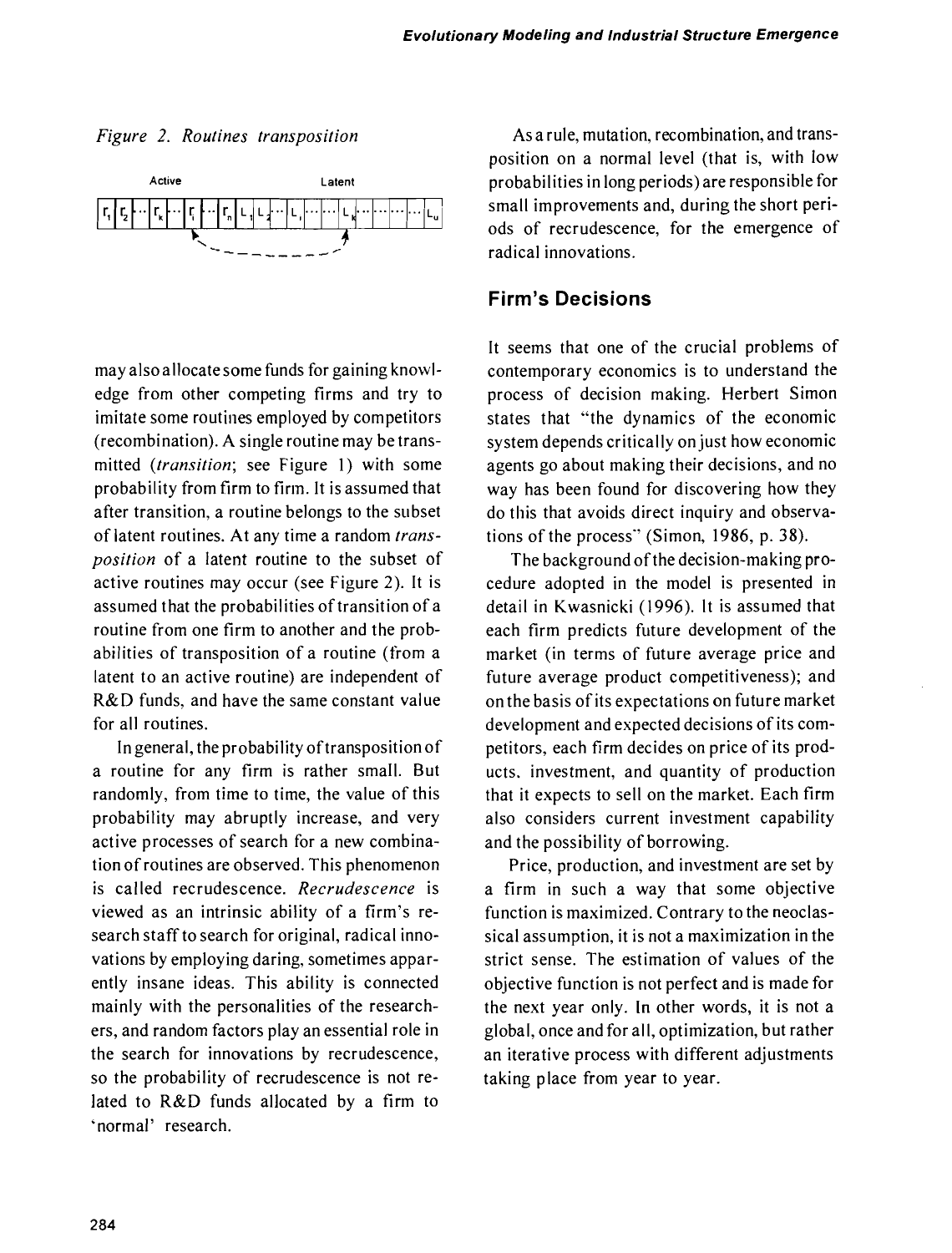We assume that firms apply the following objective function:

$$
O_{i}(t+1) = (1 - F_{i}) \frac{\Gamma_{i}(t+1)}{\Gamma(t)} + F_{i} \frac{Q_{i}^{s}(t+1)}{QS(t)},
$$
  

$$
F_{i} = a_{i} \exp(-a_{2} \frac{Q_{i}^{s}(t+1)}{QS(t)})
$$
 (1)

where  $F_i$  is the magnitude coefficient (with values between 0 and 1),  $Q_i$  the supply of firm i,  $\Gamma_i$  the expected income of firm i at  $t+1$ (defined by equation 2),  $\overline{OS}$  is the global production of the industry in year *t*, and  $\Gamma$  the global net income of all firms in year t.  $\Gamma(t)$  and  $QS(t)$ play the role of constants in equation and ensure that the values of both terms in this equation are of the same order;  $a_1$  and  $a_2$  are parameters.

The expected income of firm  $i(\frac{1}{2})$  is defined as :

$$
\Gamma_{i} = Q_{i}^{s}(t)(p_{i}(t) - V_{i}\nu(Q_{i}^{s}(t)) - \eta), \qquad (2)
$$

where V is unit production costs,  $v(O)$  is the factor of unit production cost as a function of the scale of production (economies of scale), **q**  is the econstant production cost.

The function  $O<sub>i</sub>$  expresses short- and longterm thinking of firms during the decisionmaking process (the first and second terms in equation 1, respectively). Plausible values for the parameters are  $a_1 = 1$  and  $a_2 = 5$ , implying that the long run is much more important for survival and that firms apply a flexible strategy, namely the relative importance of short- and long-term components change in the course of a firm's development (the long-term one is much more important for small firms than for the large ones).



(finess)

#### Figure **3.** From routines to competitiveness, productivity of capital and unit cost of production-from genotype to phenotype

#### **Products Competitiveness on the Market**

The productivity of capital, variable costs of production, and product characteristics are the functions of routines employed by a firm (see Figure3). Each routine has multiple, pleiotropic effects—that is, may affect many characteristics ofproducts, as well as productivity, and the variable costs of production. Similarly, the productivity ofcapital, unit costs ofproduction, and each characteristic of the product can be a function of a number of routines (polygeneity). We assume that the transformation of the set of routines into the set of product characteristics is described by *m* functions  $F_{a}$ ,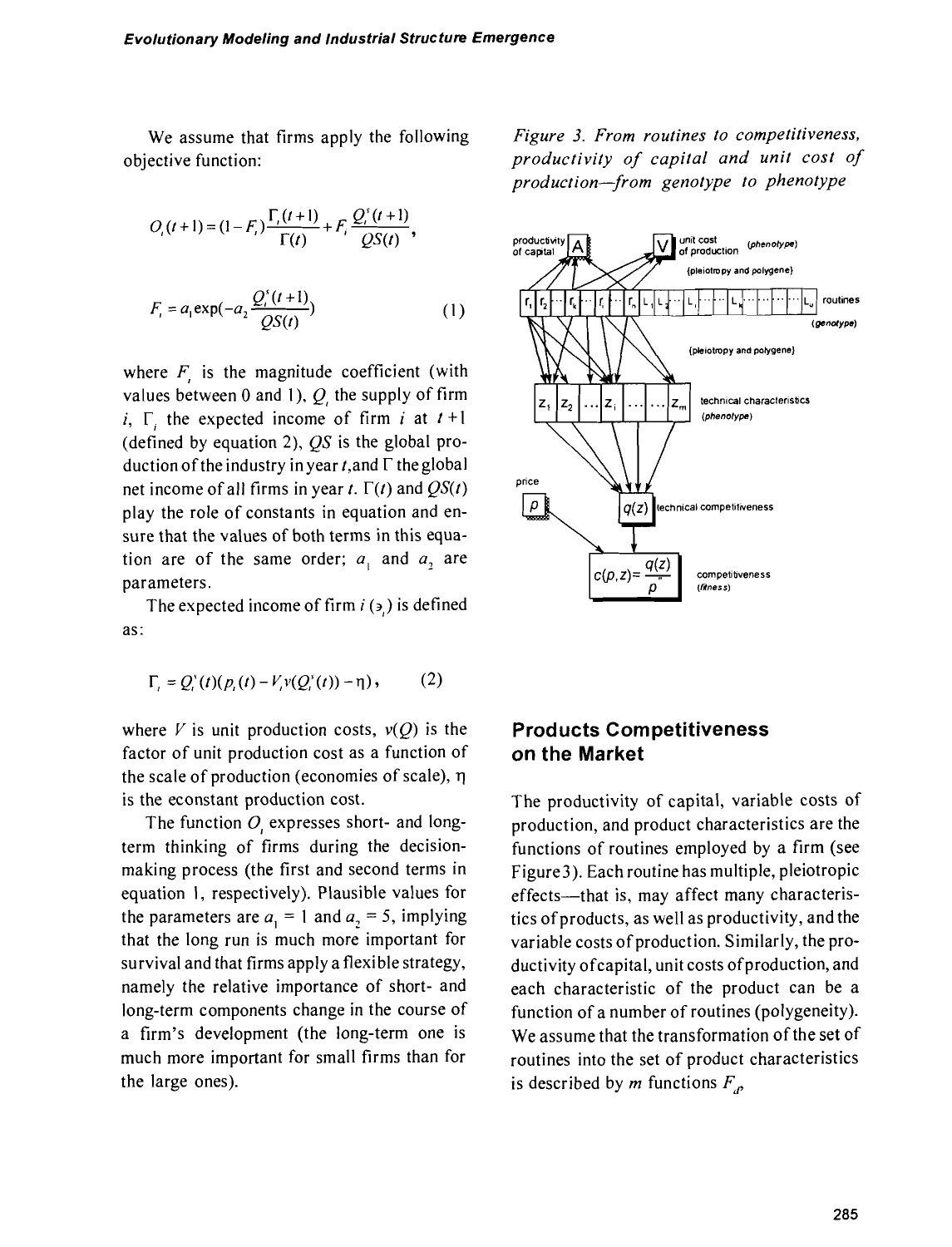$$
z_d = F_d(r), \qquad d = 1, 2, 3, ..., m,
$$
 (3)

where  $z_j$ , is the value of characteristic  $d$ , m the number of product characteristics, and  $r$  the set of routines. It is assumed that the productivity of capital  $A(r)$  and the unit cost of production  $V(r)$  are also functions of the firm's routines, where these functions are not firm specific and have the same form for all firms.

An attractiveness (competitiveness) of the product on the market depends on the values of the product characteristics and its price. The competitiveness of products with characteristics  $z$  and price  $p$  is equal to:

$$
c(p,z) = \frac{q(z)}{p^{\alpha}} , \qquad z = (z_1, z_2, \dots, z_m), \quad (4)
$$

where  $q(z)$  is the technical competitiveness,  $z$  a vector of product characteristics, and  $\alpha$  price elasticity.

In the presence of innovation, technical competitiveness varies according to the modification of routines made by each tirm, or because of introducingessentially new routines. Technical competitiveness is an explicit function of product characteristics. As explained above, each routine does not influence the product's performancedirectly, but only indirectly through the influence on its characteristics. We assume the existence of a function  $q$  enabling calculation of technical competitiveness of products manufactured by different firms. We say that  $q$ describes the adaptive landscape in the space of product characteristics. In general, this function depends also on some external factors, varies in time, and is the result of co-evolution of many related industries.

All products manufactured by the entrants and incumbents are put on the market, and all other decisions are left to buyers; these decisions primarily depend on the relative values of competitiveness of all products offered, but quantities of products of each firm offered for sale are also taken into account.

The dynamics of industry development depend also on so called replicator (selection) equation, imposing that the share of firm  $i$  in global output increases if the competitiveness of its products is higher than the average of all products present on the market, and decreases if the competitiveness is lower than the average. The rate of change is proportional to the difference between the competitiveness of products of firm i and the average competitiveness.

#### **SIMULATION OF INDUSTRY DEVELOPMENT**

Textbooks of traditional economics distinguish four typical industry structures and study them under the name of pure (perfect) competition, monopoly, oligopoly, and monopolistic competition.' To explain how prices and profits are formed in the typical industries, traditional economics uses such notions as: demand and supply functions, marginal cost, average total cost, average variable cost. average fixed cost, marginal revenue, total revenue, and so on. Usually, each typical situation is considered separately in different chapters. Reading these chapters and looking at diagrams supporting the reasoning, one may get the impression that different mechanisms are responsible for the development of industries with different concentrations. It seems that the study of industry behavior at different concentrations ought to be based on an understanding of the development mechanisms that are essentially invariable and do not depend on current industry conditions, particularly on the actual number of competitors. Variations in behavior modes of differently concentrated industries ought to be an outcome of the cooperation of well-understood mechanisms of development, and not the result of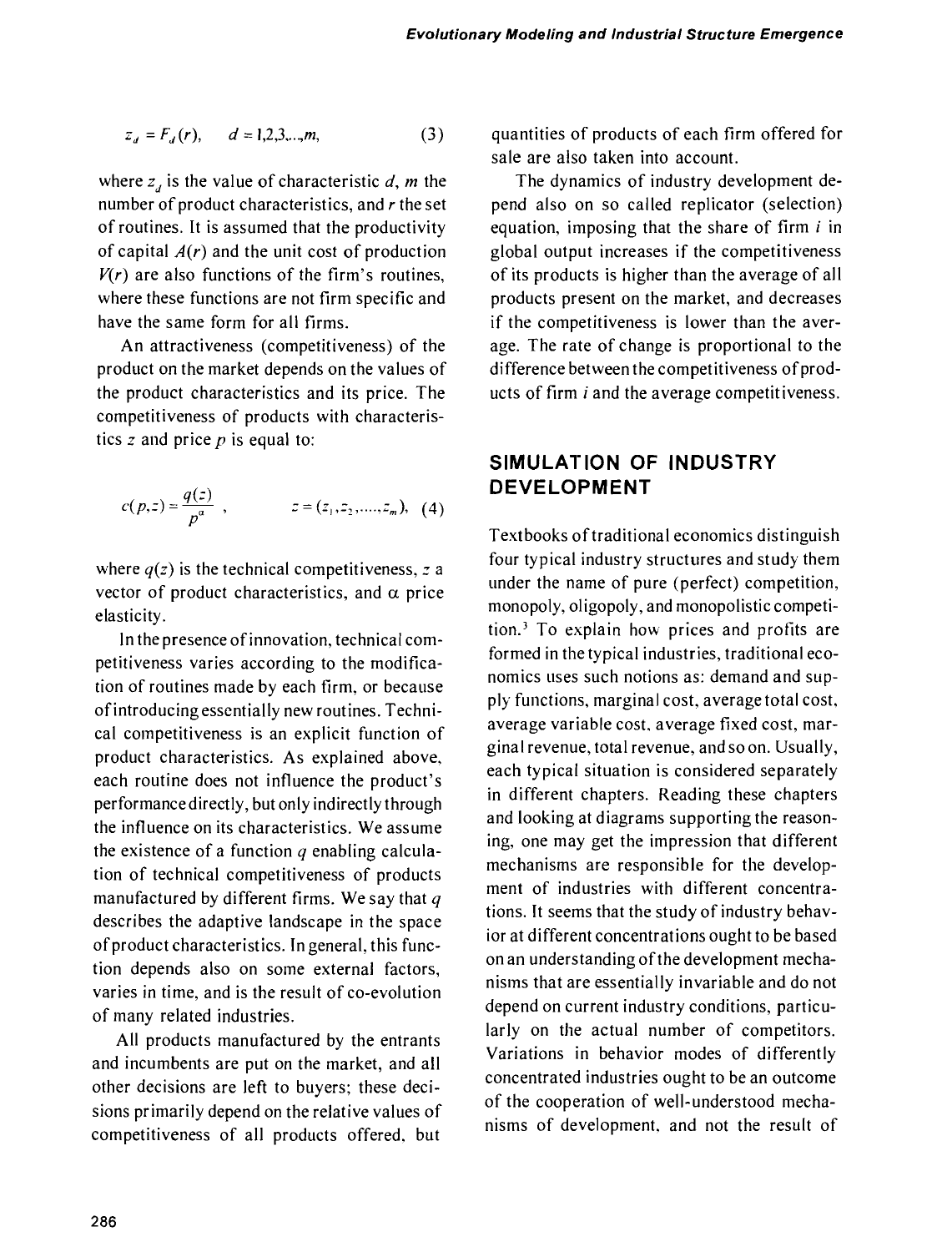juggling differently placed curves representing supply, demand, marginal revenue, marginal cost, average total cost, average variable cost, average fixed cost, and many other variables. We do not claim that the findings of traditional economics flowing from the analysis of curves placement are wrong; quite the contrary, they are in accord with real phenomena, but does such analysis explain anything?

To prove that the long-run profit is equal to zero for a perfect competition market, the traditional economic theories assumean infinite number of competitors in the market. In reality, as in our simulation, the number of competitors may be only finite, but we may expect that for a reasonably large number of competitors, the results will be very close to the theoretical predictions. How many firms may be treated, from a practical point of view, as the infinite number of competitors? Some characteristics ofthe industry at theequilibrium stateobtained in a series of experiments with a different number of competitors, under additional assumptions that the initial size ofall firms is the same(that is, equi-partition of the market is assumed) and that the size of the market is constant (that is,  $\gamma = 0$ ), are presented in Table 1.

The controlling variable in the series of experiments is the number of competitors. The results presented in Table 1 are the outcome of the co-working of the same mechanisms of development embedded in the model described in the previous section. The results are grouped into two parts: for the normal rate of return,  $\rho$ equal to zero, and for the rate  $\rho$  equal to 5%. Our normal rate of return corresponds, in some way, to the normal profit embedded in the neoclassical supply function. The value of the normal rate of return may be considered as an effect of the development of the whole economy, and for any single industry may be treated as exogenous. In any real processes the normal rate of return is greater than zero, but the

results of a simulation for equal to zero are presented as an example of some extreme, theoretical case, just to compare the role played by the normal rate of return for industry development. The values of profit under  $\rho = 0$  may be considered as a *natural* normal rate of return. In both series of experiments, close similarity ofthe model's behavior to real industrial processes is observed, and in this sense the results correspond to the findings of traditional economics. As in real processes of industry development, the greater the concentration of the industry, the larger the profit of the existing firms, but with thedifference that, in contrast to the assumption of profit maximization of traditional economics, the objective of the firms in our model (the  $O$  -equation 1) is a combination of the short term (firm's income) and long term (firm's production. or expected firm's share).' The one extreme is monopoly (with profit in excess of 150% in our simulations); the other is perfect competition between an infinite number of firms with profit equal to zero. The profit drops very quickly with an increasing number of competitors. In our simulations, industries with the Herfindahl firms' number equivalent<sup>5</sup>  $n_{\rm H}$  greater then 12 competitors may be considered as very close to the ideal situation of perfect competition (profit-to-capital ratio for these industries is smaller than  $10^{-7}$ ). The dynamics of change strongly depend on industry concentration. Starting from the same initial conditions, the more concentrated industries reach an equilibrium state much quicker. For fewer than eight competitors, the equilibrium state is reached within 20-40 years, but for a greater number of competitors the dynamics is significantly slower, and for industry very close to perfect competition (over 15 competitors), equilibrium is reached within 80-120 years. Many other simulation experiments suggest that for plausible values of parameters, the competition process may be considered as per-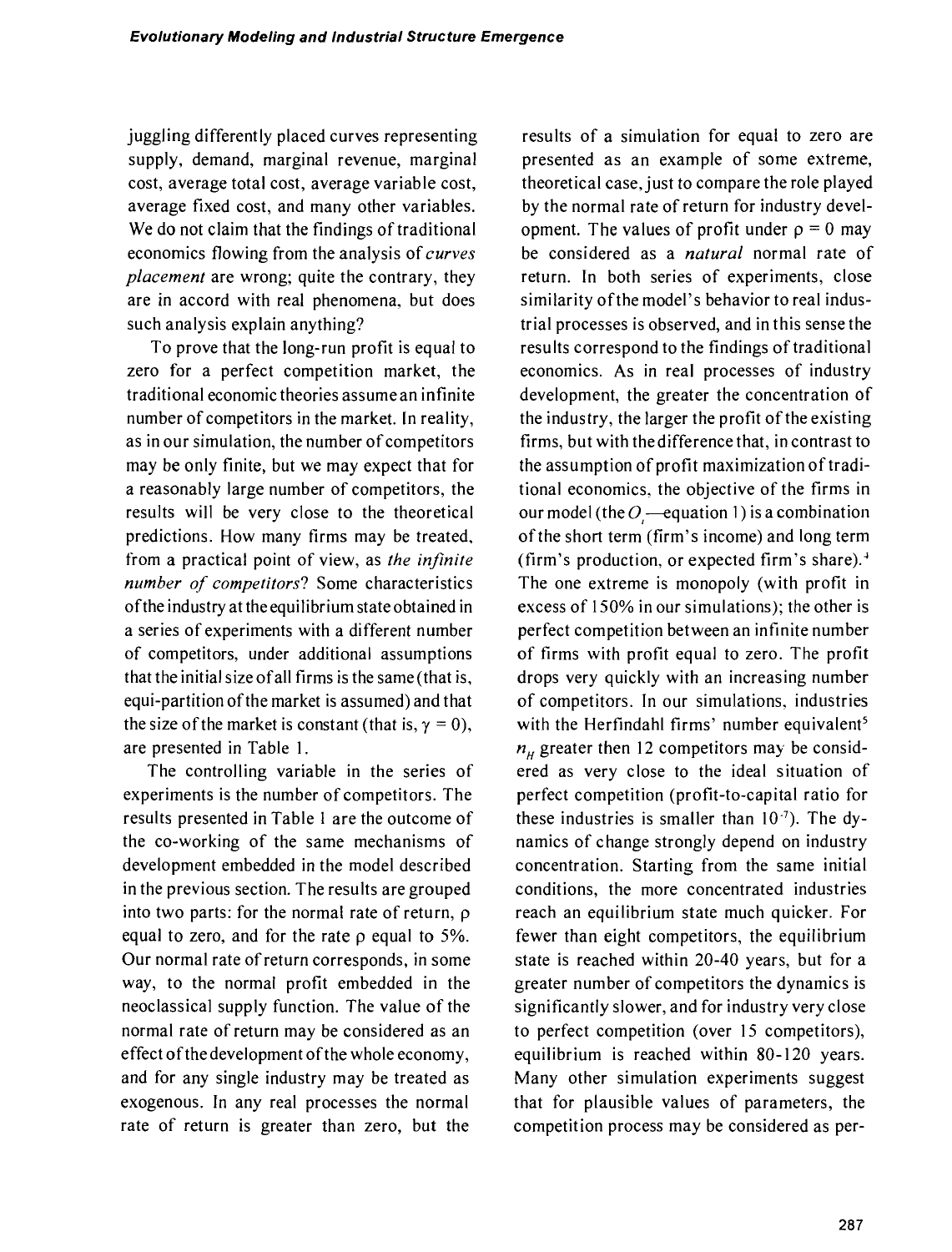|  |  | Table 1. Industry concentration, global  |  |
|--|--|------------------------------------------|--|
|  |  | characteristics at the equilibrium state |  |

| n                                   | П/К        | $\Pi$ / $S$ | $P^{\prime}$ |  |  |  |  |
|-------------------------------------|------------|-------------|--------------|--|--|--|--|
| $n_l(0)$                            | $[^{0,0}]$ | [%]         |              |  |  |  |  |
| normal rate of return $\rho = 0$    |            |             |              |  |  |  |  |
| 1                                   | 151.907    | 71.685      | 4.2382       |  |  |  |  |
| 2                                   | 52.692     | 46.757      | 2.2539       |  |  |  |  |
| 4                                   | 22.096     | 26.915      | 1.6419       |  |  |  |  |
| 6                                   | 11.450     | 16.026      | 1.4290       |  |  |  |  |
| g                                   | 6.050      | 9.160       | 1.3210       |  |  |  |  |
| 10                                  | 2.804      | 4.464       | 1.2561       |  |  |  |  |
| 12                                  | 0.643      | 1.060       | 1.2128       |  |  |  |  |
| 13                                  | 0.000      | 0.000       | 1.2000       |  |  |  |  |
| 16                                  | 0.000      | 0.000       | 1.2000       |  |  |  |  |
| 32                                  | 0.000      | 0.000       | 1.2000       |  |  |  |  |
|                                     |            |             |              |  |  |  |  |
| normal rate of return $\rho = 0.05$ |            |             |              |  |  |  |  |
|                                     | 146.908    | 69.326      | 4.2382       |  |  |  |  |
| $\overline{z}$                      | 47.692     | 42.321      | 2.2539       |  |  |  |  |
| $\overline{\mathbf{4}}$             | 17.096     | 20.824      | 1.6419       |  |  |  |  |
| 6                                   | 6.450      | 9.028       | 1.4290       |  |  |  |  |
| 8                                   | 1.050      | 1.590       | 1.3210       |  |  |  |  |
| 10                                  | 0.000      | 0 000       | 1.3000       |  |  |  |  |
| 12                                  | 0.000      | 0.000       | 1.3000       |  |  |  |  |
| 16                                  | 0.000      | 0 000       | 1.3000       |  |  |  |  |
| 32                                  | 0.000      | 0.000       | 1.3000       |  |  |  |  |
|                                     |            |             |              |  |  |  |  |

**Where:**  $\Pi$  - **profit:**  $K$  – **capital:**  $S$  – **sales:**  $p$  –  $\text{price: } V - \text{unit cost of production}$ 

fect for the industries with the Herfindahl firms' number equivalent greater than 12. We observe a trade-off between the profit rate and the normal rate of return, for example, for highly concentrated industry if the normal rate of return increases from 0 to 5%. as in Table 1, the profit rate decreases also by 5%. and the price is kept on the same level. But the trade-off acts up to the moment when a positive profit for the same price of products is maintained. If the

profit for the same price becomes a loss, then firms decide to increase the price to keep a zero profit and are satisfied with the normal rate of return. In our simulation, for  $\rho = 5\%$ , the tradeoff is observed for industry with fewer than nine competitors; for a greater number of firms, the *nufural* normal rate of return is lower than 5%, and the firms increase the price to keep profit equal to zero (compare relevant values in Table I). The positive normal rate of returnalso causes the profit-to-sales ratio to diminish, but there is no full trade-off as between the normal rate of return and the profit/capital ratio. Reduction of the profit/sales ratio is always smaller than the increase in the normal rate of return.

Changes ofthe values of thecapital physical depreciation have a similar effect on the characteristics of industry development as changes in the normal rate of return; for example, we observe a similar trade-off between the capital physical depreciation and the profit as ue observe in experiments witha positive normal rate of return; reduction of the capital physical depreciation (amortization) in highly concentrated industry by 5% leads to an increase of the profit/capital ratio, also by 5%. So it may be expected that for highly concentrated industries, the rising of amortization or rising of the normal rate of return will not significantly affect the products' price, but for less concentrated industries we may expect higher prices to cover the higher opportunity costs.

*Tuble 2. Concentration of the market; non-uniform firms' size distribution* 

| n  | $n_{\rm H}(0)$ | $n_{\rm H}$ (100) | $n_{\rm H}$ (200) | [year] | $\Gamma/\lambda$ (100)<br>[°∘] | $\Gamma$ $\ell$ K(100)<br>$ {}^{\circ}$ o $ $ | p/V(200) |
|----|----------------|-------------------|-------------------|--------|--------------------------------|-----------------------------------------------|----------|
| 2  | 1.02           | 2.00              | 2.00              | 14     | 47.692                         | 47.692                                        | 2.2539   |
| 4  | 2.61           | 4.00              | 4.00              | 22     | 17.096                         | 17.096                                        | 1.6419   |
| 6  | 4.18           | 6.00              | 6.00              | 47     | 6.450                          | 6.450                                         | 1.4290   |
| 8  | 5.75           | 7.30              | 7.68              |        | 2.932                          | 2.282                                         | 1.3456   |
| 12 | 8.93           | 9.76              | 9.81              | ۰      | 0.216                          | 0.033                                         | 1.3007   |
| 16 | 12.12          | 12.15             | 12.16             |        | 0.026                          | 0.001                                         | 1.3000   |
| 32 | 25.52          | 25.59             | 25.59             |        | 0.022                          | 0.001                                         | 1.3000   |

**of measurement of relevant characteristics are given in parentheses.**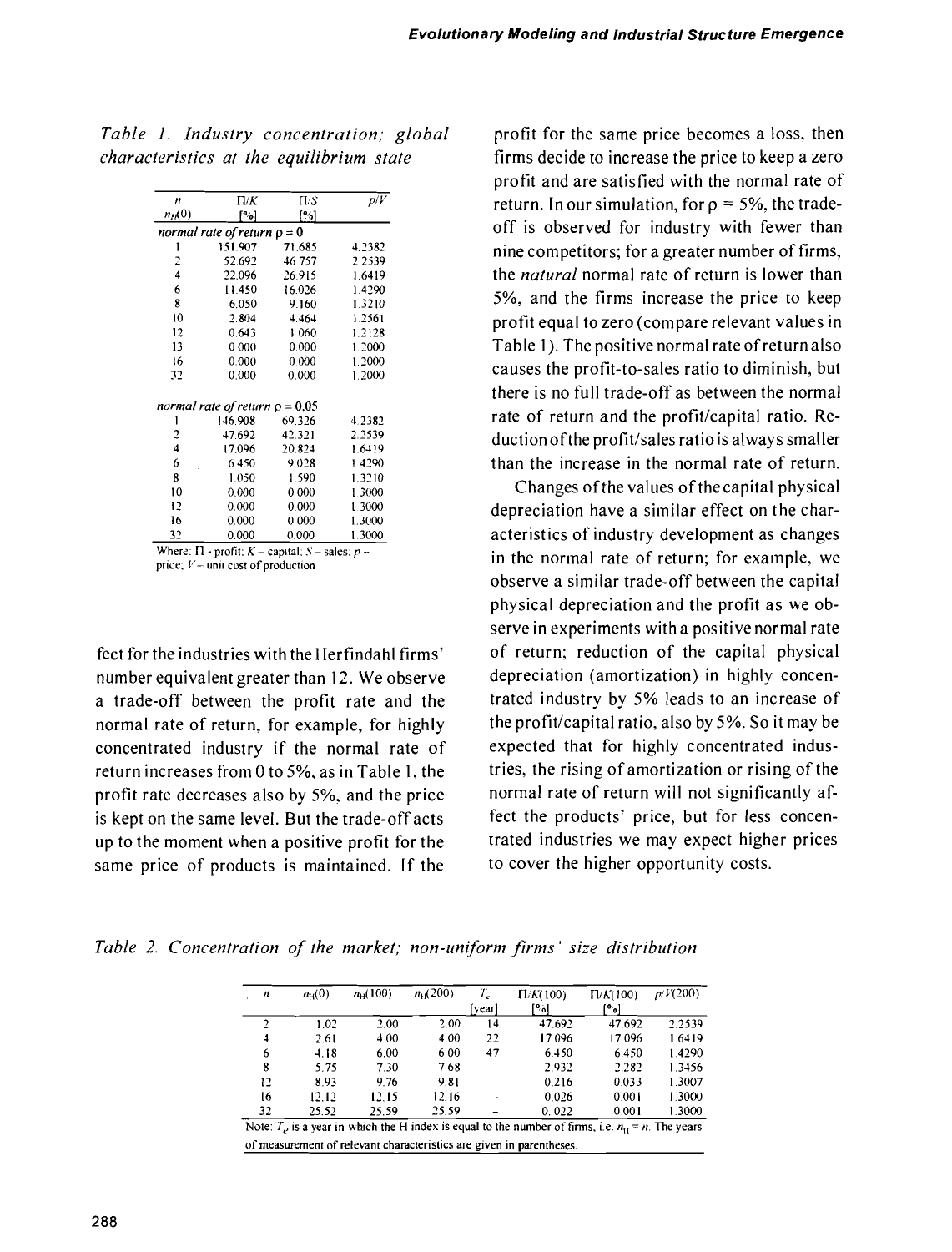The dynamics of change also depend on the initial structure of industry. To investigate to what extent the initial firms' size distribution influences the dynamics of the process, the following series of experiments were made. Starting from highly diversified firms' size. we measure the values of basic characteristics of industry over the course of time and observe the tendency towards uniform distribution for different concentrations of the industry. The initial Herfindahl firms' number equivalent and some general characteristics of development of the model for a different number of competitors for  $t = 100$  and 200 are presented in Table 2. For relatively high concentration of the market (that is. for the number of firms smaller than eight). there are no significant differences in the dynamics of change between industries with uniform and non-uniform firms' size distribution. This is due to a very strong tendency towards uniform distribution (caused by intensive price competition) for the highly concentrated industries. The more concentrated the industry is, the quicker the uniform firms' size distribution is reached—compare values of  $T_{\mu}$  in Table 2 for highly concentrated industries. For a small concentration of the industry. the dynamics of reaching the equilibrium state are significantly lower and also there is no such strong tendency towards the uniform firm's size distribution; quite the contrary, some conservative tendency to stabilize the size distribution is observed. For industries very near to perfect competition, thedistributionofthe firms' size is almost the same as at the beginning of simulation (seen in relevant values of  $n_{\mu}$  for years 100 and 200, when the number of firms is greater than 12). As we will see in the next section, the only way for small firms to pursue the big firms and to gain higher market shares is to introduce innovation.

In the following series of experiments, an investigation of the ability of free entrants to

penetrate the industries of different concentrations has been made (no economies of scale present). It was assumed that for a given number of equal-sized firms, at some moment, a small firm with an assumed small capital enters the market. From the moment of entrance, we observe the evolution of the structure of industry, and particularly we observe the market share of the entrant. What interests us is "Does the entrant's market share grow to reach the same size as that of the initial firms?" Or in other words, "Is the firms' size distribution at equilibrium uniform?" As a measure of convergence, we use time  $T<sub>c</sub>$  which spans from the moment of entrance to the moment of the uniform firms' size distribution (let us call this time the penetration time). As it turns out. the invasion is quite easy for a highly concentrated industry; for example, for the monopoly industry the newcomer is able to increase its initial market share of 0.5% to the equilibrium 50% market fraction in nine years: for two, three, and four tirms. the relevant values of the penetration time  $T<sub>e</sub>$  are 16, 22, and 35 years. respectively. The penetration time grows hyperbolically with diminishing concentration of industry; for example, ifthe industry is dominated by six competitors. the newcomer needs 98 years to get the same fraction of the market as the initial firms, and for seven firms the relevant time becomes very long, namely 195 years. There is no possibility of penetrating the market if the number of firms is greater than seven. Because of much higher competitive conditions, the average profit within the industry is very small, and the newcomer is not able to collect enough capital to invest and to raise its market share.<sup>6</sup> The penetration time for  $n_{\rm H}$ greater than seven is infinite; at the equilibrium state the newcomer's market share stabilizes at a very low level, which is lower than the smaller the industry concentration is; for example, for eight, nine, ten, and fifteen competi-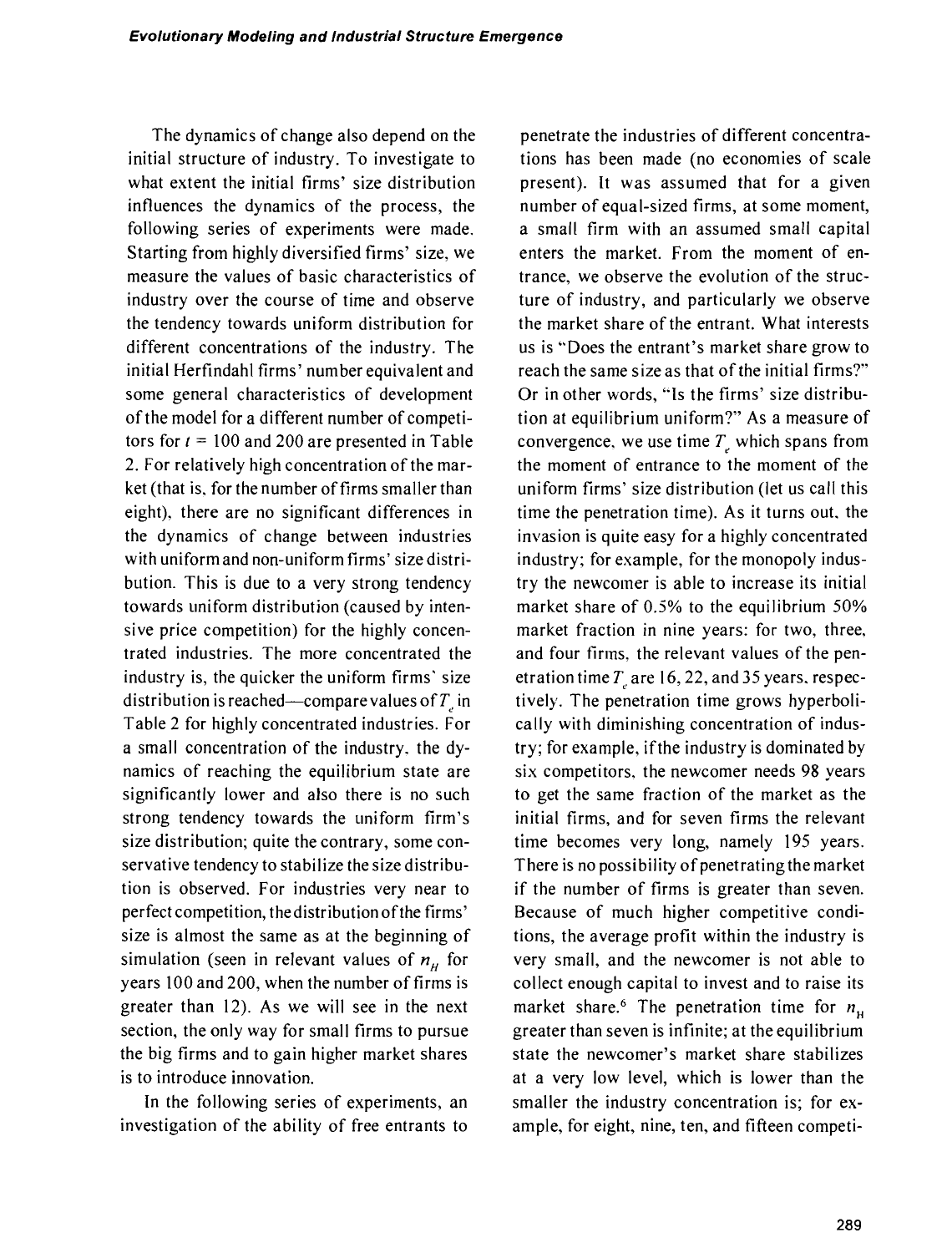



tors, the newcomer's share at equilibrium is equal to 0.35%, 0.1 I%, 0. I%, and 0.09%, respectively.

In the basic model only the price competition is considered, and as we see, it is very difficult to enter the market under perfect competition. The prerequisite for successful invasion of the highly competitive market is concurrent introduction of the product's innovation, but this problem will be discussed in the next section, where the model which incorporates a search for innovation process will be presented. The orthodox economics states that in oligopolist industries, market shares are usually determined on the basis of non-price competition, such as advertising and product variations, so the real firms' size distribution deviates from the uniform one, and that oligopolists frequently have adequate financial resources to finance non-price competition. Basically it is true and we observe such type of industry behavior in the presence of incremental innovations (to

some estent responsible for the *product variations).* 

#### **From Monopoly to Perfect Competition**

Typical history of any industry starts from a single founder firm. For some time that firm is a monopolist on a small market. In a course of time, the market is growing and new competitors enter the market. Orthodox (textbook) economics assumes that with no entry barriers and no innovation, the industry will evolve toward perfect competition with a large number of equal, small firms. Let us create that situation in our simulation. We start from a single, small firm, the industry growth rate is equal to 3%, firms do not innovate, and there is the possibility of firms' entering into a market. Even in such simple economy, the process of industry development is far from that proposed in economics textbook. The results are pre-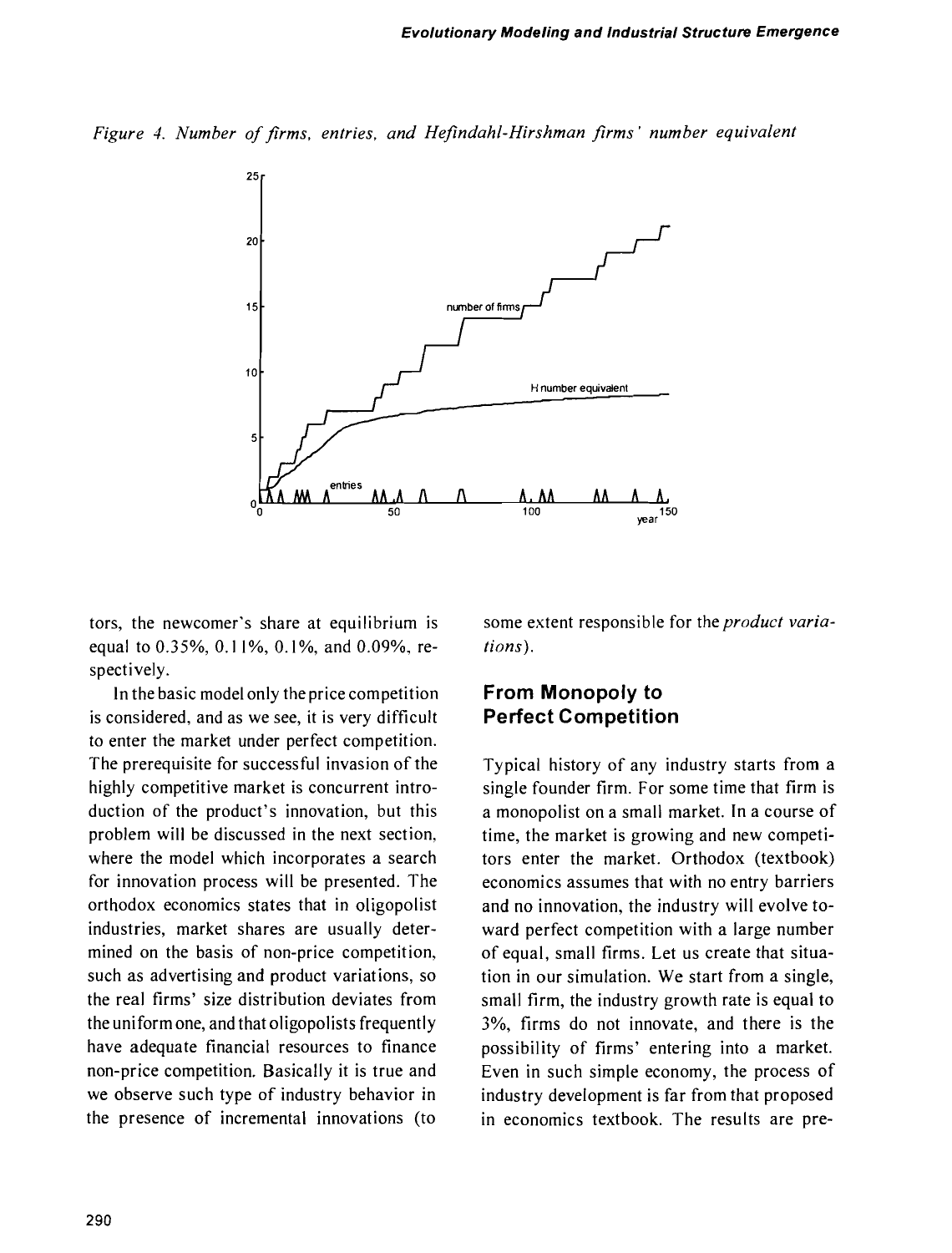*Figure 5. Evolution of industry structure with entry and no innovation* 



*Figure 6. Firms' size distribution (log-log scale)* 



sented in Figures 4 to 7. Steady growth of a ment, there are 21 firms, but contrary to the

number of firms operating on the market are orthodox postulate, firms are not equal sized. In summarized in Figure 4. Due to relevant incum- fact only the early entrants (in our experiment, bents' price policy, we do not observe exits the first five entrants) are able to compete from the market. After 150 years of develop-<br>efficiently with the founder firm and relatively efficiently with the founder firm and relatively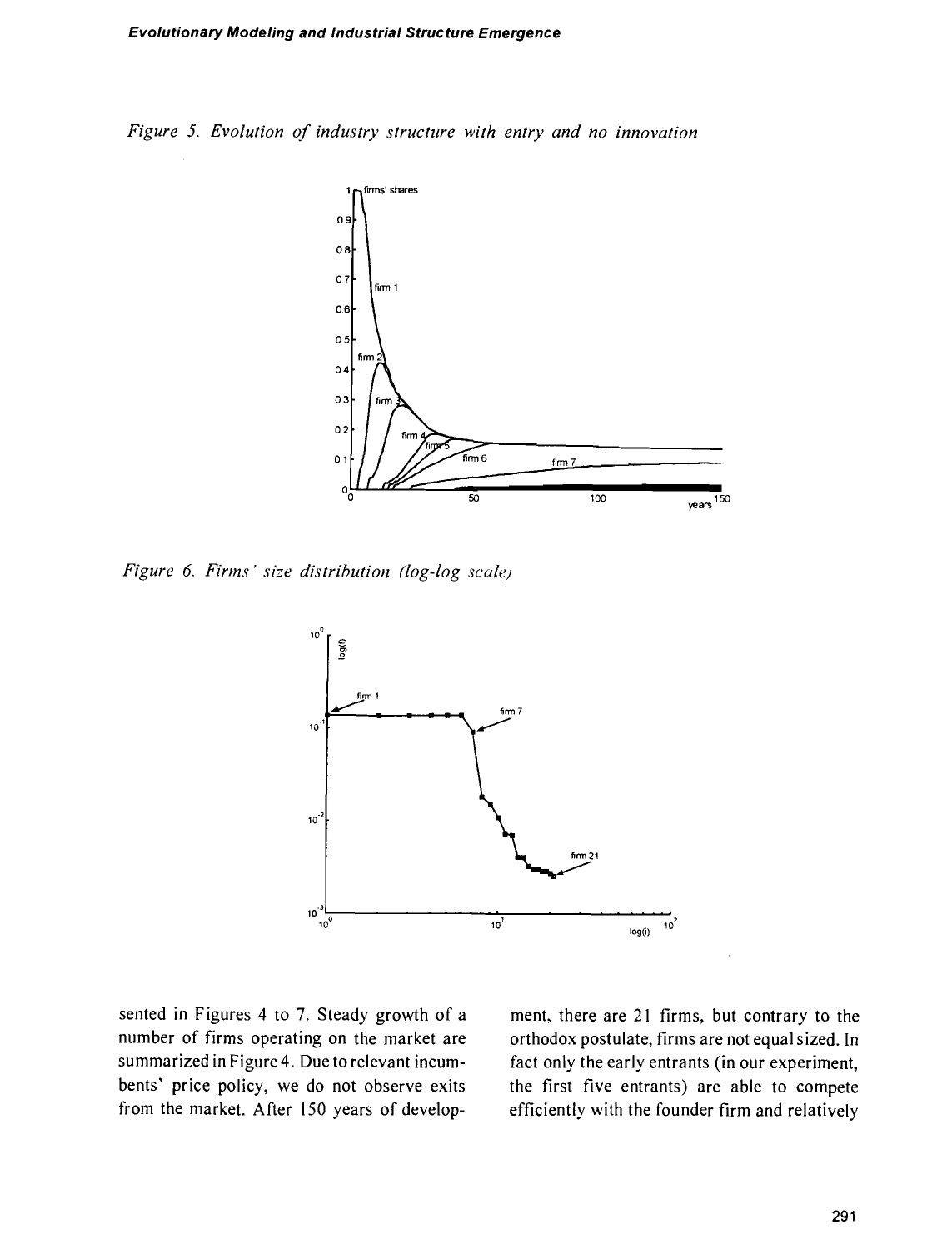Figure 7. From monopoly to competitive price



quickly. all six firms have the same market shares equal to 16% (see Figure 5). This efficient competition was able due to natural price policy of the monopolist. The founder firm increased the price in the first years of industry development up to 19 units (Figure 7) and next was forced do reduce the price in a course of new competitors' emergence. Entering firms impose lower price, therefore their products are more competitive and their market shares increase. Notice that this process of price competition leads to diversity of prices on the market (in Figure 7, this high diversity of price is seen by comparison of two dotted lines related to the range 'average price  $\pm$  three standard deviations'). Later entrants are not able to compete efficiently because the average price is significantly reduced and the price margin is very low. The good example of such late entrant is  $firm 7$  which entered the market it the twenty-seventh year. Although the price and its diversity at this time were relatively high, but during the expansion of that firm the price was significantly reduced to its equilib-

rium value therefore after over 100 years. in the end of simulation its market share was equal to 9%--much lower then the share of the first six firms with their market shares equal to 14%. To the end of simulation, another 14 firms entered the market and their equilibrium shares were lower the later the entering year. We can say that contrary to the orthodox postulate that under perfect competition we have a large number of equal-sized firms, our simulation results suggest that natural mechanisms of competition force emergence of different-sized firms. Theequilibrium firms' size distribution is far from the orthodox uniform one; in fact it consists of two segments—the first segment relates to the relatively few early entrants and has uniform distribution, and the second one relates to later entrants and its distribution is highly skewed. Typical equilibrium distribution is presented in Figure 6: the first six firms reach equal shares and all other 15 entrants have much lower shares (the shares of last nine entrants is smaller then 0.5%).<sup>7</sup>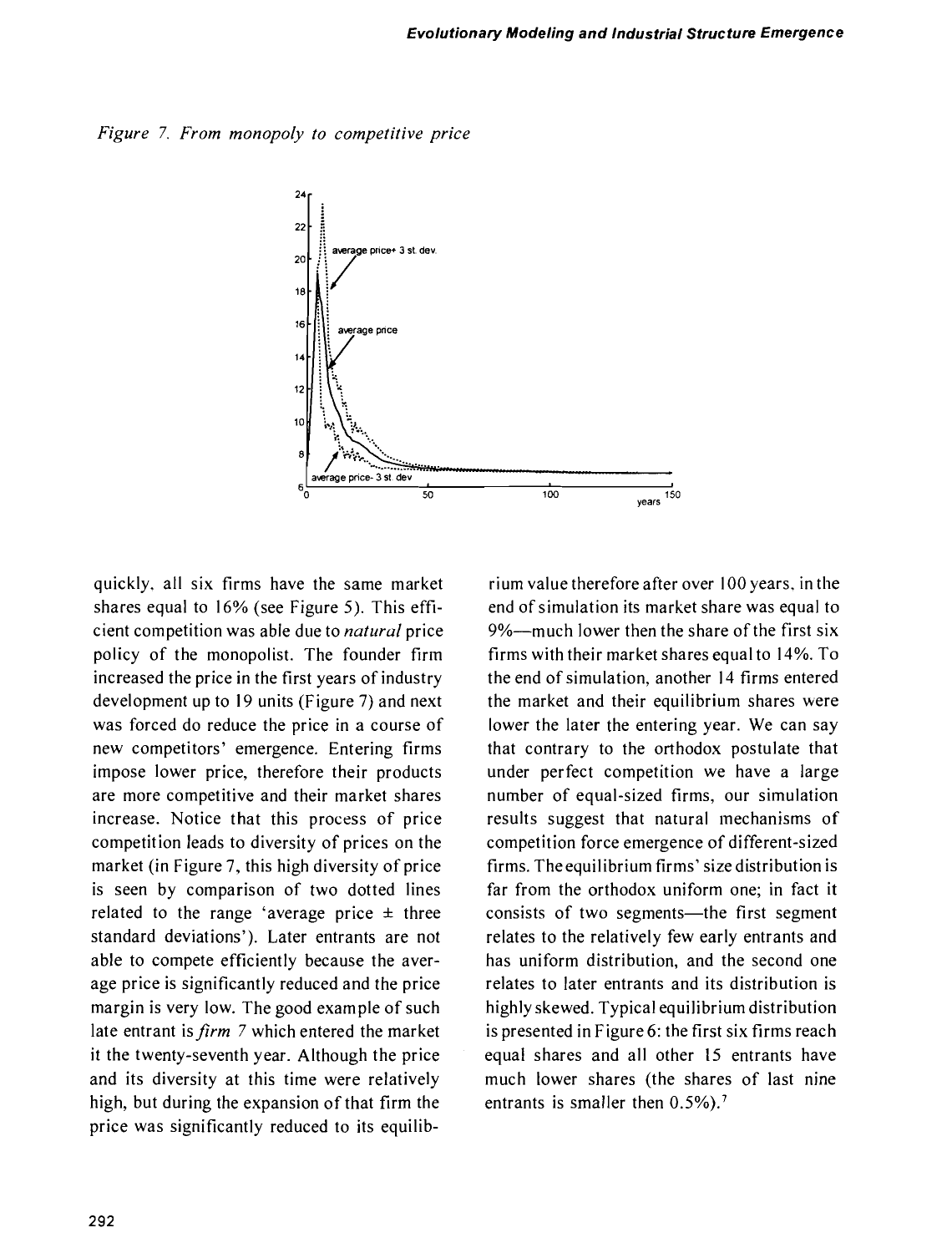

*Figure 8. Profit-to-capital ratio for stable and expanding market* 

The path from monopoly to perfect competition structure is also seen in time changes of profit-to-capital ratio (Figure 8). In the first years of industry evolution, the concentration was very high (Herfindahl firms' number equivalent was smaller than two firms-see Figure 4,  $n_{\text{tr}}$ .  $\dot{H}$  number equivalent') and the profit ratio skyrocket to almost 130%, but it was quickly reduced in the next decades to less then 20%. In the equilibrium the profit ratio is very close to the growth rate of the market (i.e., to 3%). This is another flaw of the orthodox economics, which teaches that under perfect competition, the profit ratio is equal to zero. It is true only for the stable market. Just for comparison, changes of the profit ratio in the case of stable market (i.e., for growth rate equal to zero) is presented in Figure 8 (dotted line). It is seen that there are no significant differences between stable and growing markets in the early decades of evolution, but the differences are significant at the near equilibrium states. The profit is equal to zero for stable market, but is close to the market growth ratio for expanding market.

#### **lnnovation and Industry Evolution**

The most important weakness of the orthodox economics seems to be lack of innovation in their models and concentration on equilibrium analysis. lnnovation can be considered as the heart of modern economic evolution. Here we present only a small sample of the simulation results just to show how similarities of the proposed model's behavior relate to real industrial innovative processes.

The only difference with the conditions of simulation presented in the former section is possibility of searching for innovation—that is, firms are able to modify their routines just to find innovations leading to improving technical competitiveness of their products, diminishing unit cost of production and to increasing the productivity of capital. Just to show how diversified behavior of the firms is, the changes of technical competitiveness, variable cost of production, and productivity of capital are presented in Figures 9, 10, and 11. Besides the average values of relevant characteristics, the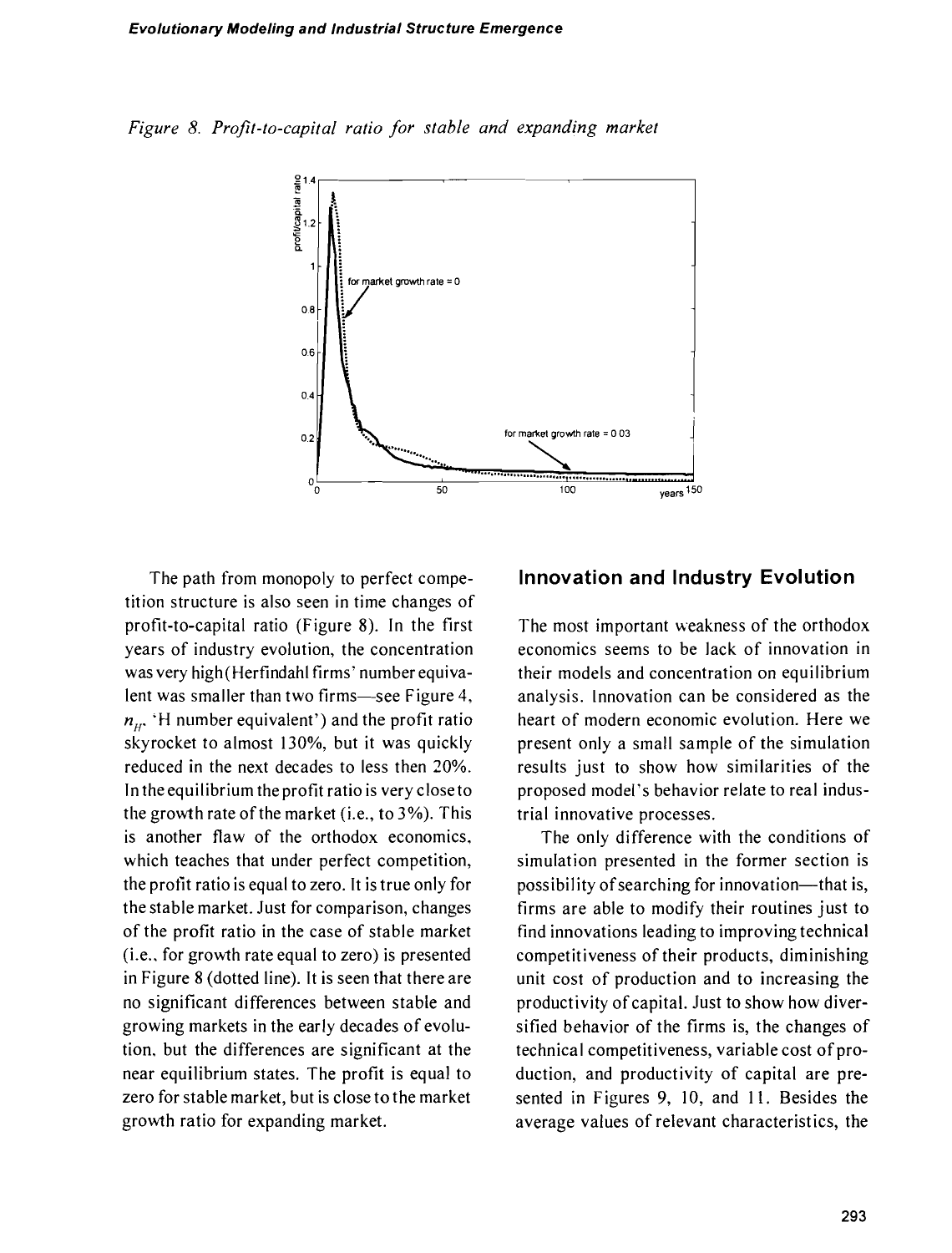



so-called frontiers of development are presented (namely maximum values of technical competitiveness, minimum values of unit cost of production, and maximum productivity of capital). The discrepancies between the average values and the frontiers give a hint about the existing diversity of firms' characteristics. It is important to underline that the mode of development perceived through the average values is a rather gradual one, but the mode of frontiers development is far from being gradual. It is clearly seen that the frontiers evolution is a punctuated one (i.e., the stasis periods are separated by jumps of the frontier values). The jumps in the frontiers are related to radical innovations' emergence. In the stasis phases innovations are also introduced but they are incremental ones. The most visible effect of introducing radical innovation relates to increase of market shares of successful firms; firm 8 introduced the first radical innovation (around the year *40)* and firm *9* the second radical innovation around the year *70,* and their shares increased significantly during next two

or three decades after introducing the radical innovation (see Figure 12). Success terms of gaining significant market share can also be reached by introducing a series of relatively important incremental innovations. This is a case of firm 6 (Figure 12) which introduced such series in the third decade of industry development. Notice that besides the relatively small number of firms having significant shares of the market, there always exists a large number of small and very small firms (Figure 12).

This process of radical innovation emergence strongly influences the mode of changes of other characteristics of industry development. As an example we present changes of firms' number, price and, profit ratio (Figures 13, 14, and 15, respectively). We see that the emergence and dissemination of radical innovation causes an increased number of exits and a significant reduction in the number of firms, as well as an increase in market concentration (Figure 13—number of firms, exits, and  $H$ *number equivalent).* Emergence of radical innovation also causes an increase in price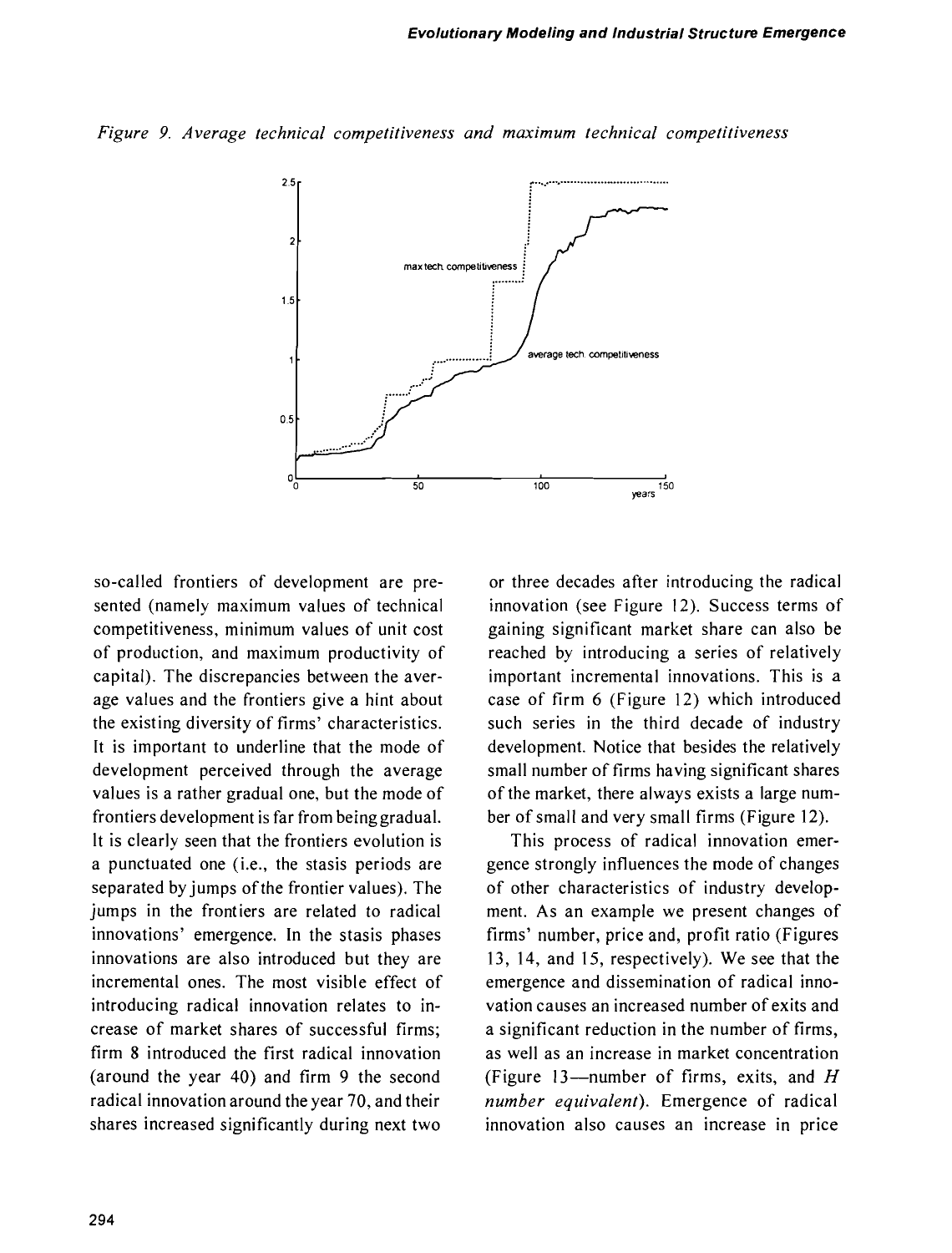*Figure 10. Average unit cost of produc~ion and minimum unit cost of production* 



Figure 11. Average productivity of capital and maximum productivity of capital



novative firms tend to increase the price (to ucts more competitive. gain temporal monopoly rent and to cover the The last few decades of industry develop-

diversity (Figure 14). This occurs because in- just to made their technologically obsolete prod-

costs of R&D process), and the unsuccessful ment in our simulation run seem to be interestfirms, having no possibility to imitate the inno- ing. The orthodox economics suggests that high vation of successful firms, decrease the price industry concentration is usually related to high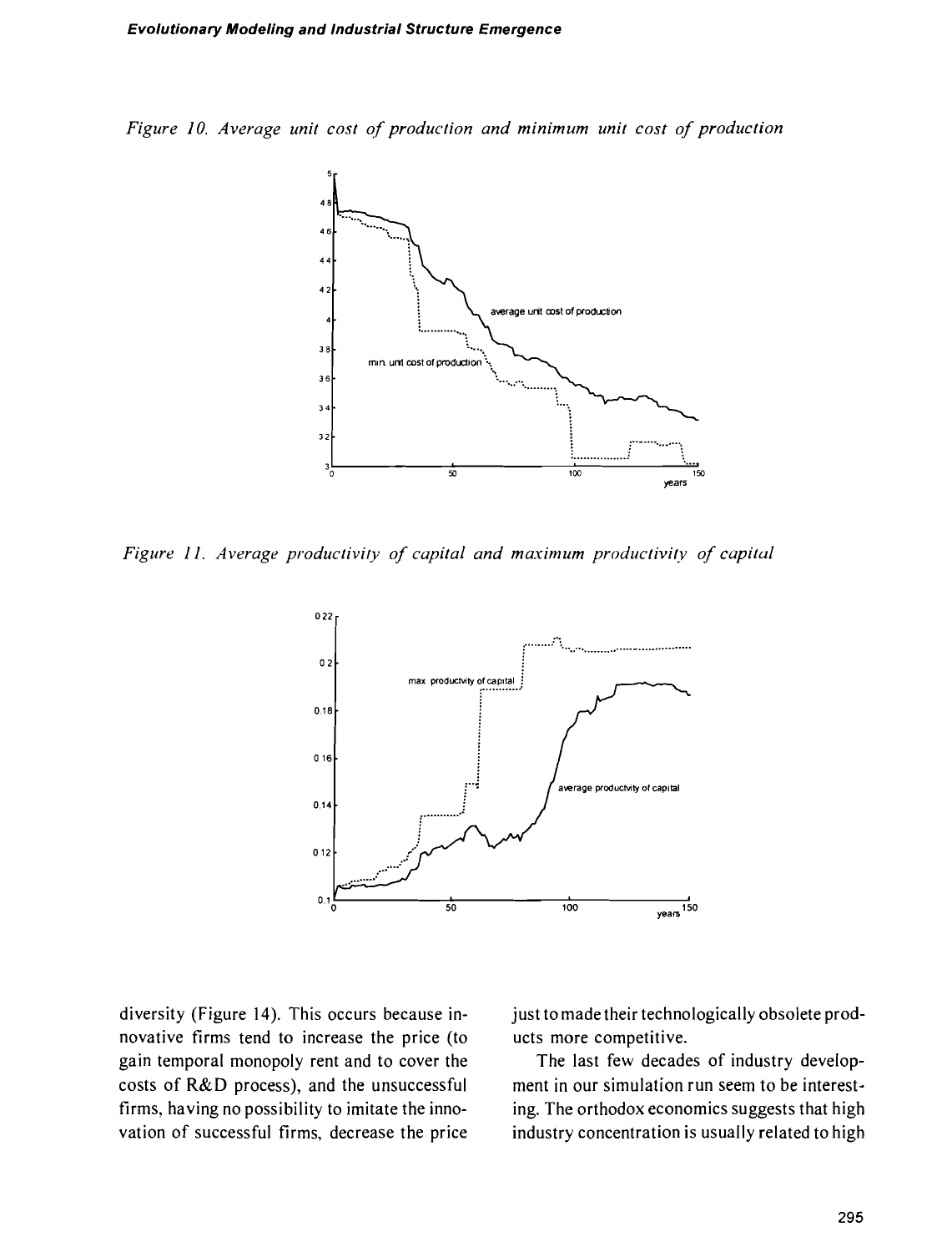*Figure 12. Evolution of industry structure with entry, exit, and innovation* 



Figure 13. Number of firms, units, entries. and exits

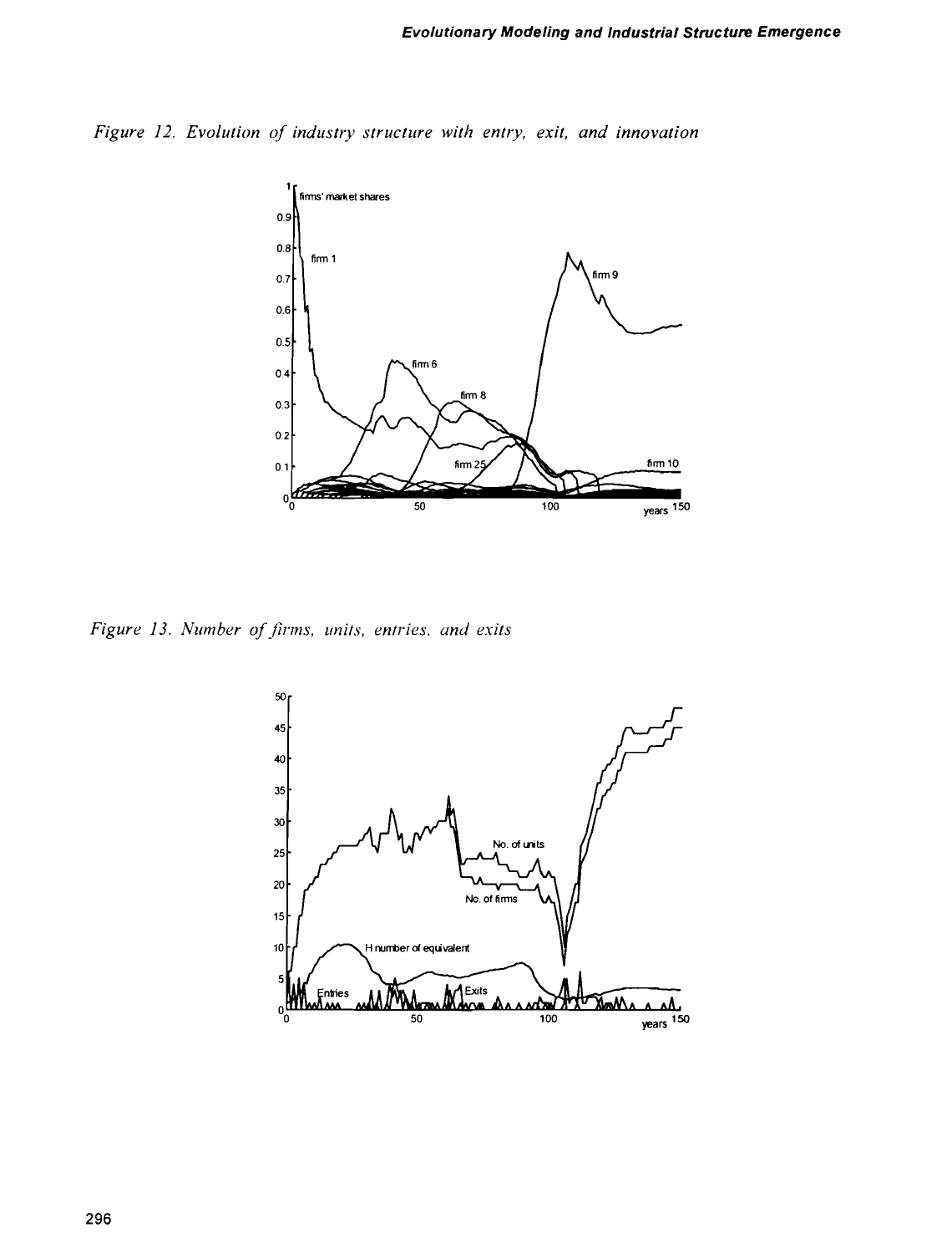*Figure* 14. *Average price and its diversity* 



prices and large profits. Figures 13, 14, and I5 show that in that period we have a relatively large number of firms operating in the market (around 40 firms), but concentration of the market was rather high (H number of equivalent was equal to 3.2 firms). This high concentration is accompanied by low, although diversified, price (Figure 14) and very small profit ratio (I **.5%).** We can identify the development of the industry in the last decades of simulation to well-known, orthodox market structure of monopolistic competition.

#### **CONCLUSION**

Results of simulation experiments show that evolutionary modeling allows support of textbook conclusions related to industry development, but also reveals the weakness of the orthodox, textbook analysis. Repertoire of be-

havior of evolutionary models is much richer that those presented in the economics textbook. We can say that all phenomena related to textbook industrial analysis can be explained within the evolutionary paradigm, but the evolutionary analysis allows the explanation of a much wider spectrum of phenomena. Among them are questions related to the necessary number of firms operating in a market to call the market the perfect competitive one, problems of trade-off between profit rate and the normal rate of return, non-uniform firms size distribution for the perfect competition market, and the importance of innovation for industry behavior. It is shown that the closeness of evolutionary modeling to real processes is far reaching. One of the important conclusions from that paper and from the experience of teaching microeconomics is that evolutionary analysis may be considered as a very useful and complementary tool to teach economics.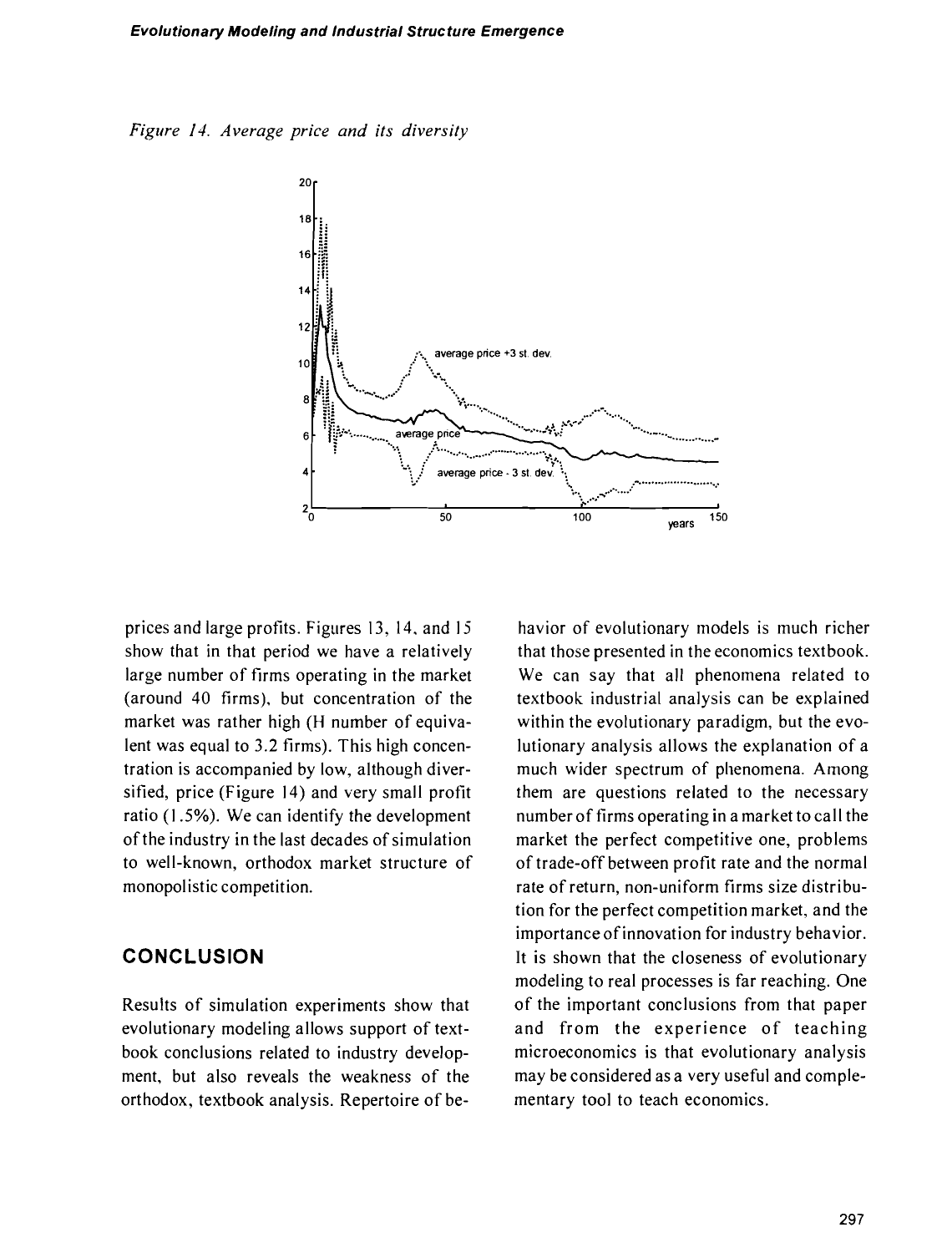*Figure* **15.** *Profit-to-capital ratio* 



#### **REFERENCES**

Dopfer. K. (Ed.). (2005). *The evolutionary ,foundations of economics.* Cambridge, UK: Cambridge University Press.

Frenken, K. (2005). *History, state and prospects oj' evolutionary models of technical change: A review with special emphasis on complexity theory.* Utrecht University, The Netherlands. Retrieved from http:// www.complexityscience.org/NoE/ Frenkencomplexityreview.pdf/

Kwasnicki, W., & Kwasnicka, H. (1992). Market, innovation, competition. An evolutionary model of industrial dynamics. *Journal of Economic Behavior and Organization, 19,* 343- 368.

*tion, and economy. An evolutionary explo-* Dopfer (Ed.), *The evolutionary principles of ration* (2<sup>nd</sup> ed.). Cheltenham: Brookfield: Edward Elgar.

Nelson, R. R. (1995). Recent evolutionary theorizing about economic change. *Journal of Economic Literature, 33,* 48-90.

Nelson. R. R., & Winter, S. G. (1987). *An evolutionary theory of economic change.* Cambridge, **MA:** Harvard University Press.

Saviotti, P. P. (1996). *Technological evolution, variety and the economy.* Cheltenham; Brookfield: Edward Elgar.

Silverberg, G. (1997). *Evolutionary modeling in economics: Recent history and immediate prospects.* Research Memoranda 008, Maastricht Economic Research Institute on Innovation and Technology, The Netherlands. Retrieved from http://ideas.repec.org/p/dgr/ umamer/1997008.html

Kwasnicki, W. (1996). *Knowledge, innova*-<br> *Kion, and economy. An evolutionary explo-*<br> **Comment of the Comment of the Comment of the Comment of the Comment of the Comment of the Comment of the Comment of the Comment of t**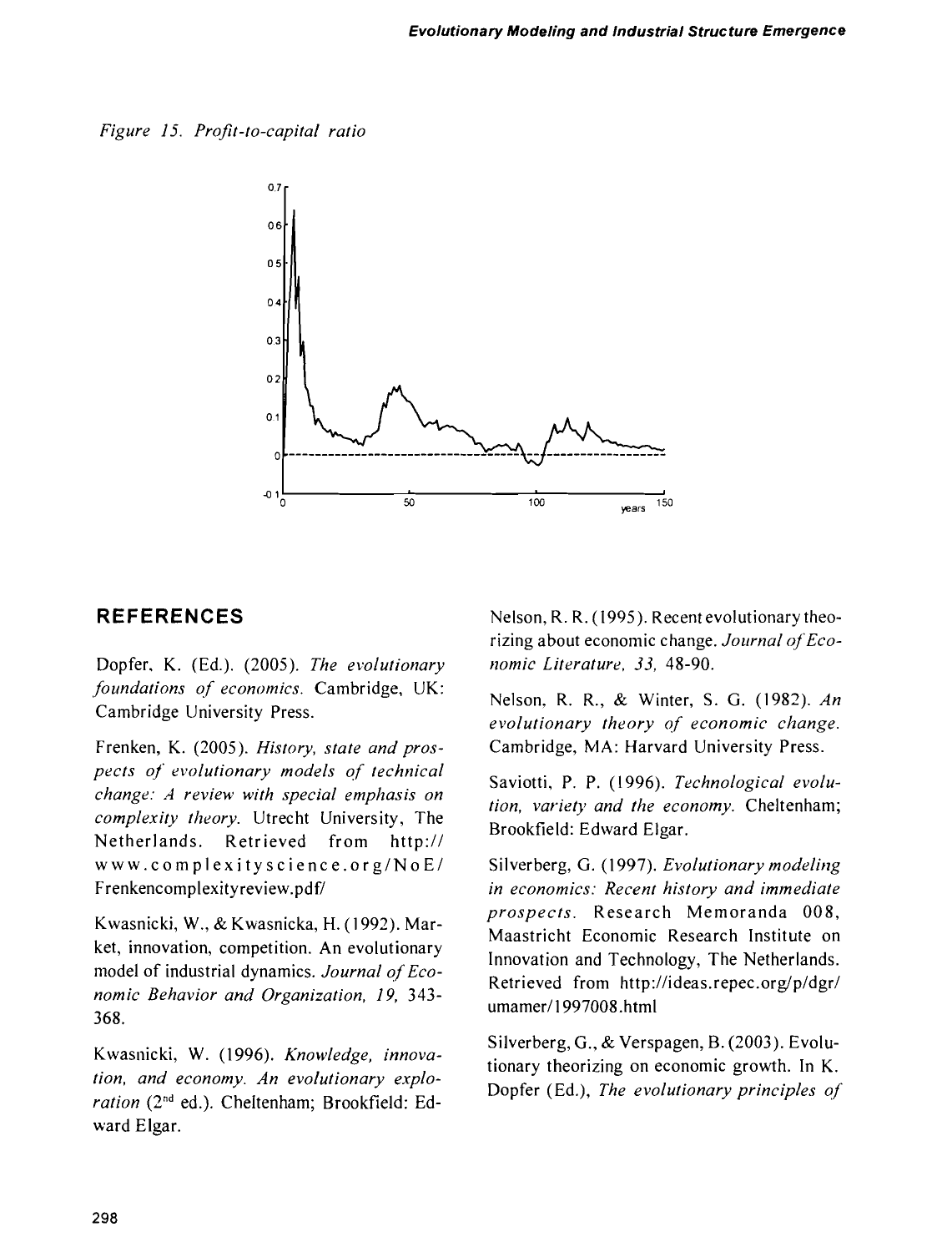*economics* (revised ed.). Cambridge: Cambridge University Press. Retrieved from http:/ **/ideas.repec.org/p/wop/iasawp/wp95078.** html

Simon, H. A. (1986). On behavioral and rational foundations of economic dynamics. In R. H. Day & *G.* Eliasson (Eds.), *The dynamics of*  market economies. Amsterdam: North-Holland.

Wallace, A. R. (1898). *The wonderful cen*tury. Its successes and failures. New York.

Winter, S. (1984). Schumpeterian competition in alternative technological regimes. *Journal of Economic Behavior and Organization, 3,*  287-320.

#### **KEY TERMS**

Competitiveness: Ability of economic agents (firms) to compete in the market by offering technologically advanced or cheaper products.

Evolutionary Economics: In the broadest sense, a study of economic phenomena using analogies and metaphors of biological evolution. It represents an alternative approach to so-called "mainstream economics," where analyses is based on mechanical analogies and metaphors borrowed form classical physics.

Replicator Equation: A differential or difference equation that defines the selection dynamics of a population of competing agents (firms), considered within a frame evolutionary economics (also of evolutionary games).

Routine: *Regular and predictable behavioral patterns of firms;* in evolutionary economics, the concept of routine plays a similar role as concept of gene in evolutionary biology.

#### **ENDNOTES**

 $\overline{\mathbf{3}}$ 

- ' Good reviews of recent literature on evolutionary modeling can be found in Silverberg (1997), Silverberg and Verspagen (2003). and Frenken (2005). See also http://prawo.uni.wroc.pl/ **-kwasnicki/todownload/Schumpeterian**  modelling.pdf and http://prawo.uni **wroc.pl/-kwasnicki/todownload/NW**  conference.pdf
- $\overline{2}$ Further reading on that model can be found at http://prawo.uni.wroc.pl/ -kwasnicki/e-model. htm
	- What follows is only a short descriptionof the essential features of these basic structures as understood by traditional (textbook) economics: *Pure for perfect) competition* is a feature of industry which consists of a large number of independent firms producing a standardized product; no single firm can influence market price; the firm's demand curve is perfectly elastic, therefore price equals marginal revenue. *Monopoly* is where there is a sole producer of a commodity, and there are no straight substitutes for that commodity. *Oligopoly* is characterized by the presence within the industry of a few firms, each of which has a significant fraction of the market. Firms are interdependent; the behavior of any one firm directly affects, and is affected by, the actions of competitors. In *monopolistic competition,* there is a large enough number of firms; each firm has little control over price, interdependence is very weak or practically absent, so collusion is basically impossible; products are characterized by real and imaginary differences; a firm's entry is relatively easy.